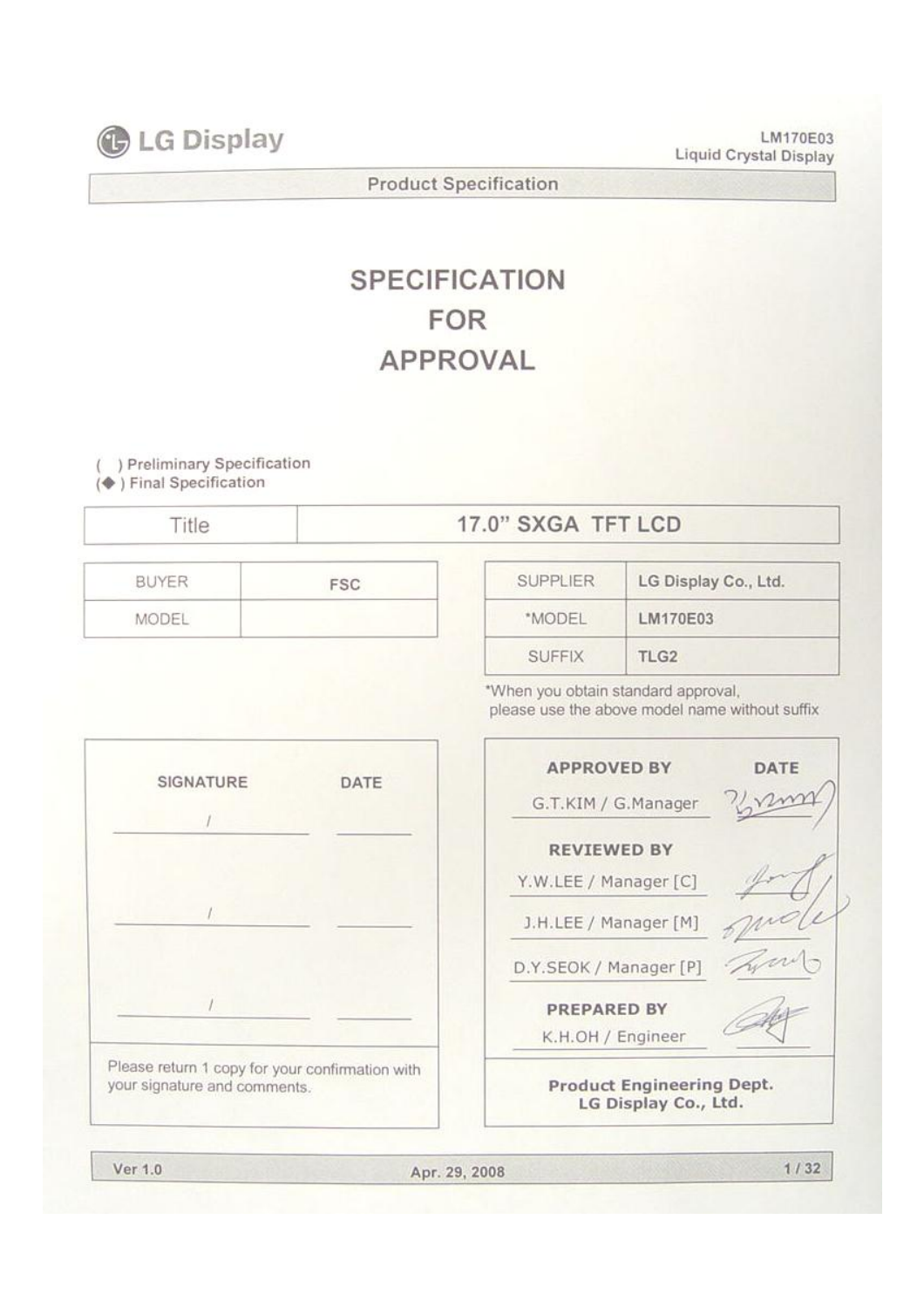

# **CONTENTS**

| NO.                      | <b>ITEM</b>                       | Page           |
|--------------------------|-----------------------------------|----------------|
| $\overline{\phantom{0}}$ | <b>COVER</b>                      | 1              |
|                          | <b>CONTENTS</b>                   | $\overline{2}$ |
| Ξ.                       | <b>RECORD OF REVISIONS</b>        | 3              |
| 1                        | <b>GENERAL DESCRIPTION</b>        | 4              |
| 2                        | ABSOLUTE MAXIMUM RATINGS          | 5              |
| 3                        | ELECTRICAL SPECIFICATIONS         | 6              |
| $3 - 1$                  | ELECTRICAL CHARACTERISTICS        | 6              |
| $3 - 2$                  | INTERFACE CONNECTIONS             | 9              |
| $3 - 3$                  | SIGNAL TIMING SPECIFICATIONS      | 15             |
| $3 - 4$                  | SIGNAL TIMING WAVEFORMS           | 16             |
| $3-5$                    | <b>COLOR INPUT DATA REFERANCE</b> | 17             |
| $3-6$                    | POWER SEQUENCE                    | 18             |
| $3 - 7$                  | <b>VCC POWER DIP CONDITION</b>    | 19             |
| 4                        | OPTICAL SPECIFICATIONS            | 20             |
| 5                        | MECHANICAL CHARACTERISTICS        | 25             |
| 6                        | <b>RELIABILITY</b>                | 28             |
| $\overline{7}$           | <b>INTERNATIONAL STANDARDS</b>    | 29             |
| $7 - 1$                  | <b>SAFETY</b>                     | 29             |
| $7 - 2$                  | <b>EMC</b>                        | 29             |
| 8                        | <b>PACKING</b>                    | 30             |
| $8 - 1$                  | <b>DESIGNATION OF LOT MARK</b>    | 30             |
| $8 - 2$                  | <b>PACKING FORM</b>               | 30             |
| $\boldsymbol{9}$         | <b>PRECAUTIONS</b>                | 31             |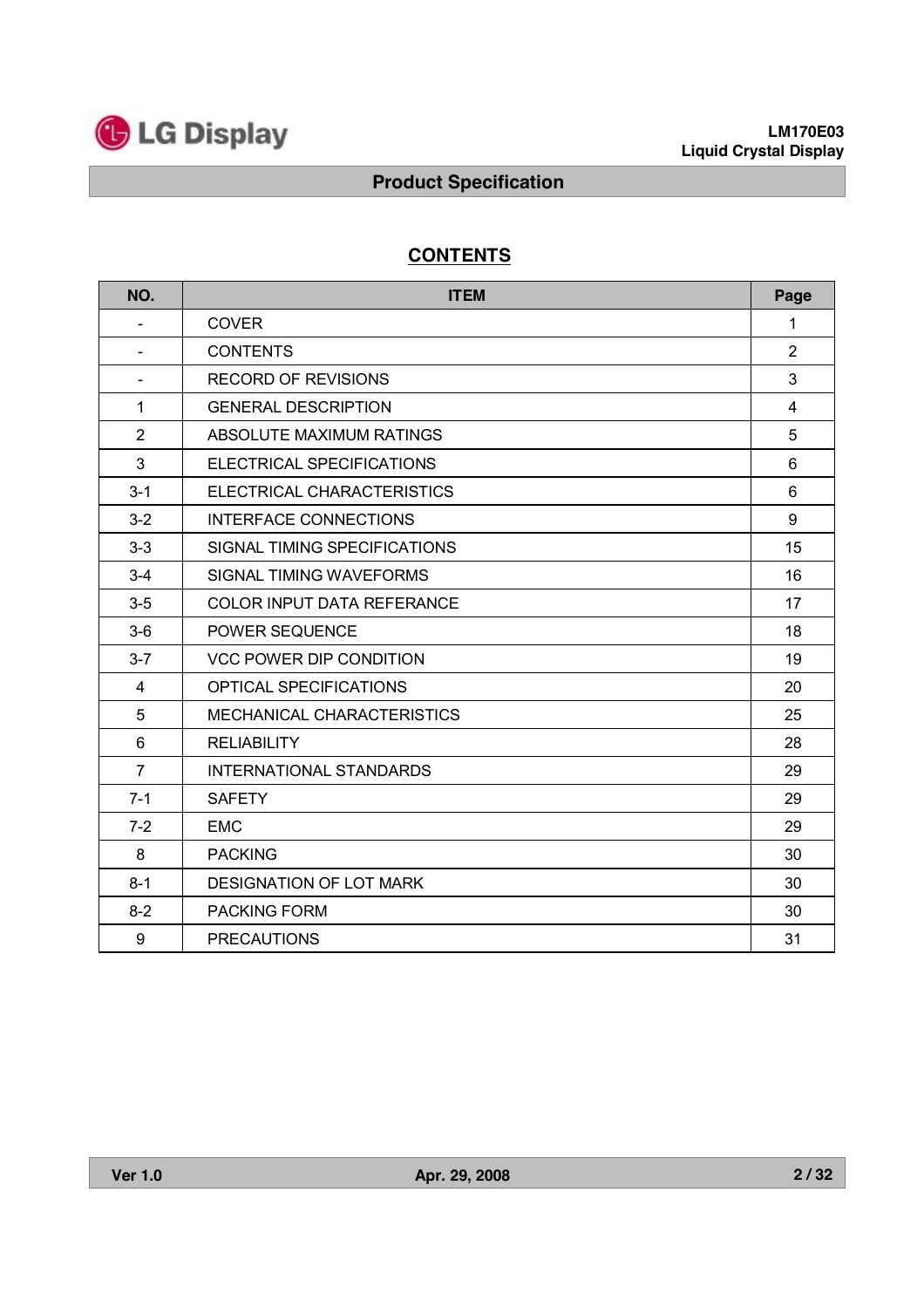

# **RECORD OF REVISIONS**

| <b>Revision No</b> | <b>Date</b>   | Page | <b>Description</b>          |
|--------------------|---------------|------|-----------------------------|
| <b>Ver 1.0</b>     | Apr. 29, 2008 |      | <b>Final Specifications</b> |
|                    |               |      |                             |
|                    |               |      |                             |
|                    |               |      |                             |
|                    |               |      |                             |
|                    |               |      |                             |
|                    |               |      |                             |
|                    |               |      |                             |
|                    |               |      |                             |
|                    |               |      |                             |
|                    |               |      |                             |
|                    |               |      |                             |
|                    |               |      |                             |
|                    |               |      |                             |
|                    |               |      |                             |
|                    |               |      |                             |
|                    |               |      |                             |
|                    |               |      |                             |
|                    |               |      |                             |
|                    |               |      |                             |
|                    |               |      |                             |
|                    |               |      |                             |
|                    |               |      |                             |
|                    |               |      |                             |
|                    |               |      |                             |
|                    |               |      |                             |
|                    |               |      |                             |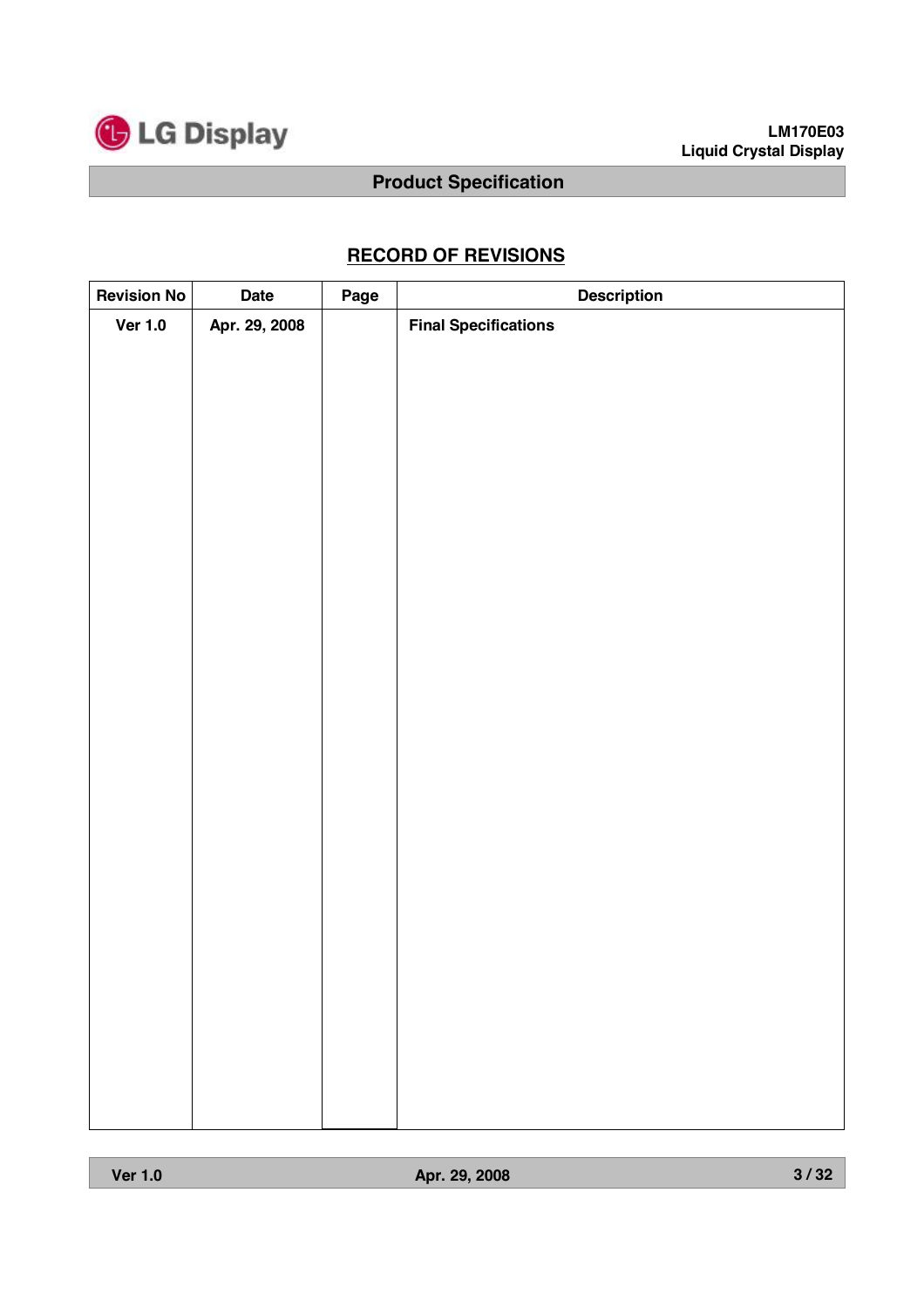

**4 / 32**

### **Product Specification**

# **1. General Description**

The LM170E03-TLG2 is a Color Active Matrix Liquid Crystal Display with an integral Cold Cathode Fluorescent Lamp(CCFL) backlight system. The matrix employs a-Si Thin Film Transistor as the active element. It is a transmissive type display operating in the normally white mode. This TFT-LCD has a 17.0 inch diagonal measured active display area with SXGA resolution(1024 vertical by 1280 horizontal pixel array) Each pixel is divided into Red, Green and Blue sub-pixels or dots which are arranged in vertical stripes. Gray scale or the brightness of the sub-pixel color is determined with a 8-bit gray scale signal for each dot, thus, presenting a palette of more than 16.7M colors with A-FRC(Advanced-Frame Rate Control). The LM170E03-TLG2 has been designed to apply the interface method that enables low power, high speed,low EMI. FPD Link or compatible must be used as a LVDS(Low Voltage Differential Signaling) chip.

The LM170E03-TLG2 is intended to support applications where thin thickness,wide viewing angle, low power are critical factors and graphic displays are important. In combination with the vertical arrangement of the sub-pixels, the LM170E03-TLG2 characteristics provide an excellent flat panel display for office automation products such as monitors.



**Figure 1. Block diagram**

### **General Features**

| Active screen size       | 17.0 inch (43.27cm) diagonal                                   |
|--------------------------|----------------------------------------------------------------|
| <b>Outline Dimension</b> | $358.5(H)$ x 296.5(V) x 16.0(D) mm(Typ.)                       |
| <b>Pixel Pitch</b>       | $0.264$ mm x 0.264 mm                                          |
| Pixel Format             | 1280 horiz. by 1024 vert. Pixels. RGB stripe arrangement       |
| <b>Display Colors</b>    | 16.7M colors                                                   |
| Luminance, white         | 300 cd/m <sup>2</sup> (Typ. Center 1 point)                    |
| <b>Power Consumption</b> | 21.85 Watts(Typ.)                                              |
| Weight                   | 1600g (Typ.)                                                   |
| Display operating mode   | Transmissive mode, normally white                              |
| Surface treatments       | Hard coating (3H), Anti-glare treatment of the front polarizer |
|                          |                                                                |

| <b>Ver 1.0</b><br>Apr. 29, 2008 |
|---------------------------------|
|---------------------------------|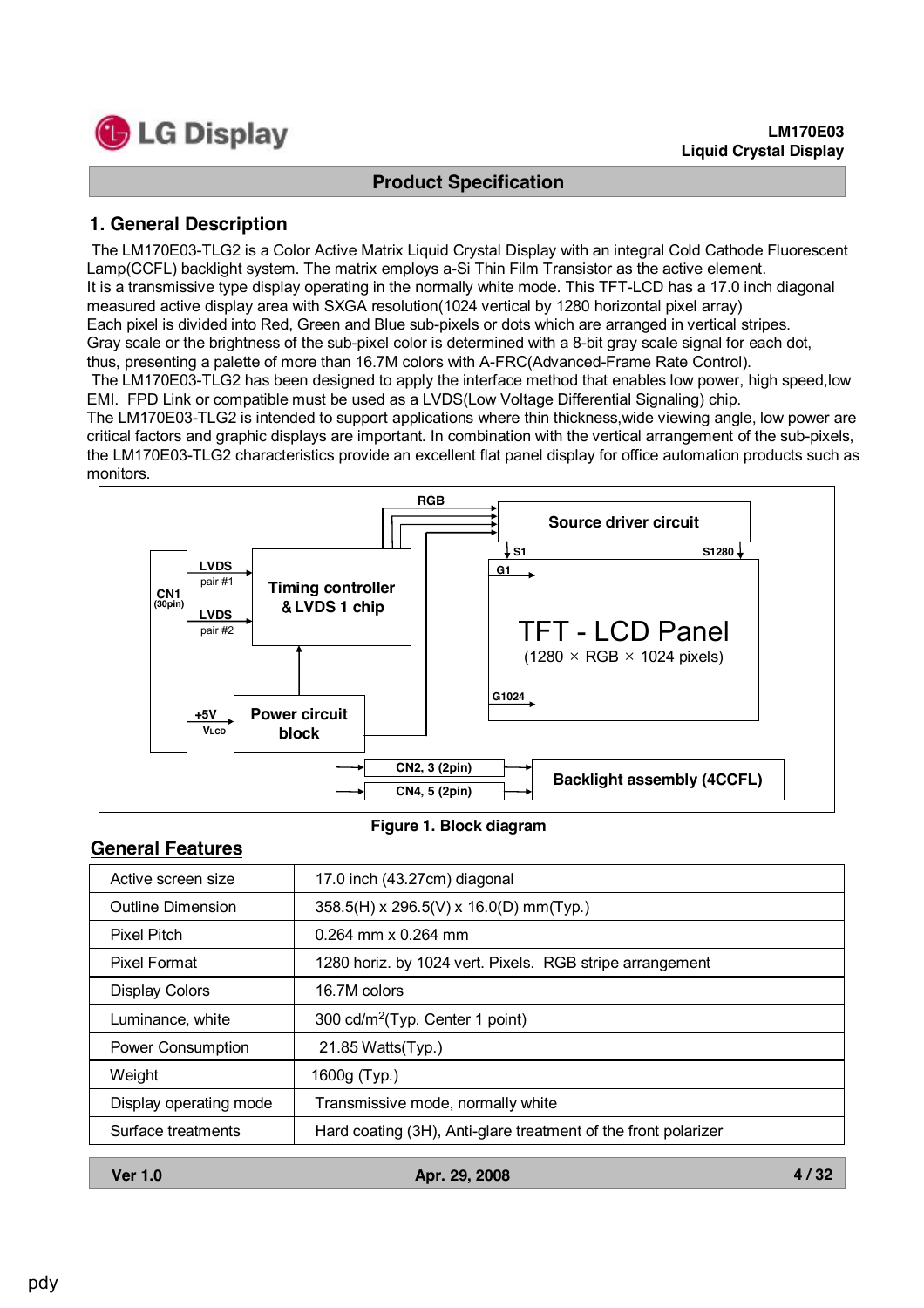

### **2. Absolute maximum ratings**

The following are maximum values which, if exceeded, may cause faulty operation or damage to the unit.

#### **Table 1. Absolute Maximum Ratings**

| <b>Parameter</b>                                                                                                                                  |                                                                  | <b>Values</b>               |                                            |                              | <b>Notes</b>  |  |
|---------------------------------------------------------------------------------------------------------------------------------------------------|------------------------------------------------------------------|-----------------------------|--------------------------------------------|------------------------------|---------------|--|
|                                                                                                                                                   | Symbol                                                           | Min.                        | Max.                                       | <b>Units</b>                 |               |  |
| Power Supply Input Voltage<br><b>Operating Temperature</b><br>Storage Temperature<br><b>Operating Ambient Humidity</b><br><b>Storage Humidity</b> | $V_{\rm CC}$<br>OP<br><b>ST</b><br>$H_{OP}$<br>$H_{\mathsf{ST}}$ | $-0.3$<br>$-20$<br>10<br>10 | $+5.5$<br>$+50$<br>$+60$<br>$+90$<br>$+90$ | dc<br>ົົ<br>ົົ<br>%RH<br>%RH | At $25^\circ$ |  |

Note : 1. Temperature and relative humidity range are shown in the figure below. Wet bulb temperature should be 39 °C Max, and no condensation of water.



**Figure 2. Temperature and relative humidity**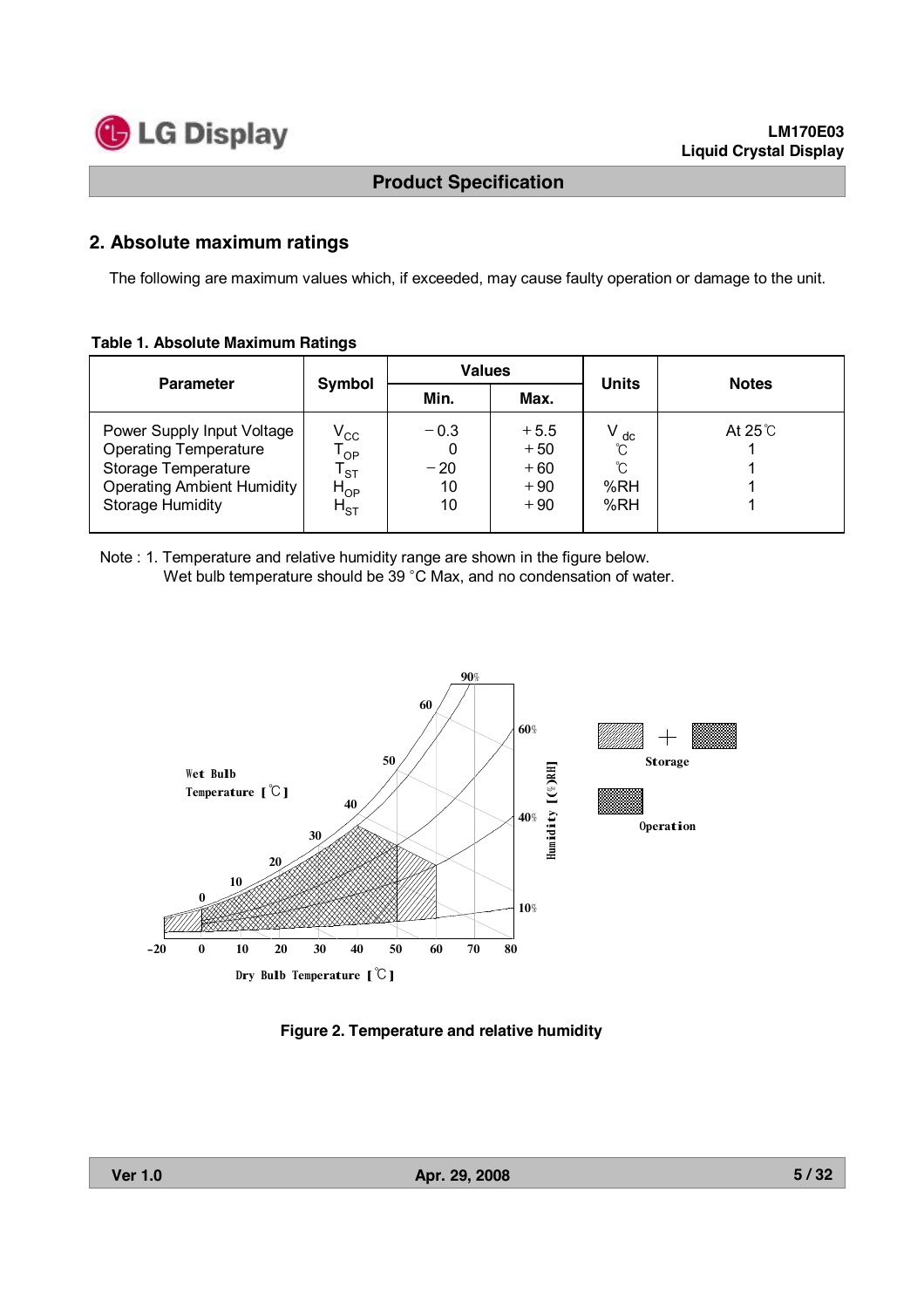

### **3. Electrical specifications**

#### **3-1. Electrical characteristics**

The LM170E03-TLG2 requires two power inputs. One is employed to power the LCD electronics and to drive the TFT array and liquid crystal. Another which powers the CCFL, is typically generated by an inverter. The inverter is an external unit to the LCD.

#### **Table 2\_1. ELECTRICAL CHARACTERISTICS**

| Parameter                     | Symbol             |                          | Values                   | Unit | <b>Notes</b> |                |  |  |
|-------------------------------|--------------------|--------------------------|--------------------------|------|--------------|----------------|--|--|
|                               |                    | Min                      | Typ                      | Max  |              |                |  |  |
| MODULE:                       |                    |                          |                          |      |              |                |  |  |
| Power Supply Input Voltage    | <b>VLCD</b>        | 4.5                      | 5.0                      | 5.5  | <b>Vdc</b>   |                |  |  |
| Permissive Power Input Ripple | <b>VLCD</b>        | $\overline{\phantom{0}}$ | $\overline{\phantom{a}}$ | 0.2  | $\vee$       | 3              |  |  |
|                               | <b>ILCD MOSAIC</b> |                          | 790                      | 910  | mA           |                |  |  |
| Power Supply Input Current    | <b>ILCD BLACK</b>  |                          | 950                      | 1090 | mA           | $\overline{2}$ |  |  |
| Power Consumption             | PLCD               |                          | 3.95                     | 4.55 | Watt         |                |  |  |
| Rush current                  | <b>IRUSH</b>       |                          |                          | 3    | A            | 4              |  |  |

Note :

1. The specified current and power consumption are under the  $V_{\text{LCD}}$ =5.0V, 25 ± 2°C,f<sub>V</sub>=60Hz condition whereas mosaic pattern(8 x 6) is displayed and  $\mathsf{f}_\mathsf{V}$  is the frame frequency.

2. The current is specified at the maximum current pattern.

3. Permissive power ripple should be measured under VCC=5.0V, 25°C, fV (frame frequency)=75Hz condition and At that time, we recommend the bandwidth configuration of oscilloscope is to be under 20MHz.

4. The duration of rush current is about 2ms and rising time of power Input is 500us  $\pm$  20% (min.).

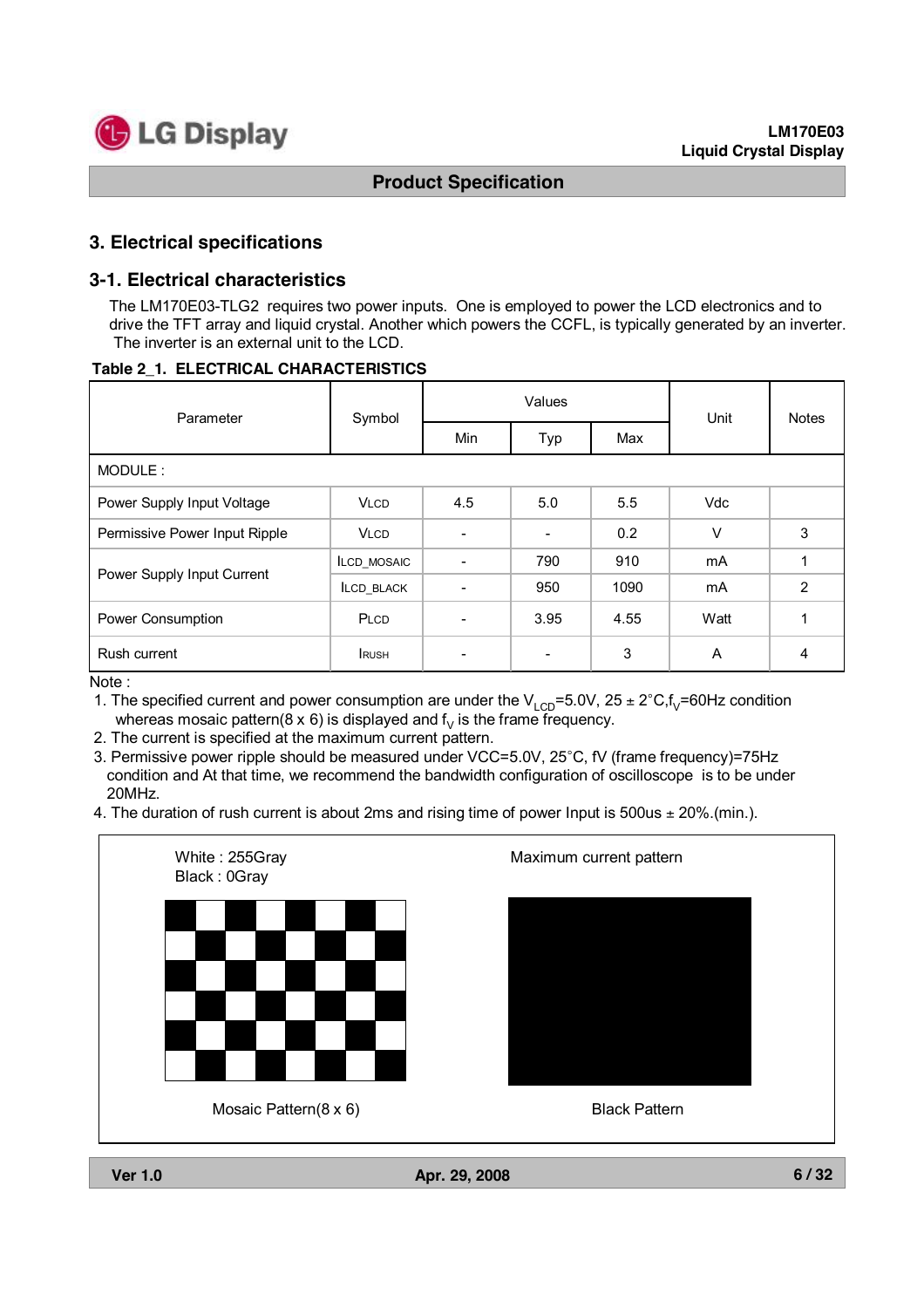

#### **Table 2\_2. ELECTRICAL CHARACTERISTICS**

| Parameter                           |                    | Symbol          |        | Values | Unit  | <b>Notes</b>      |      |
|-------------------------------------|--------------------|-----------------|--------|--------|-------|-------------------|------|
|                                     |                    |                 | Min    | Typ    | Max   |                   |      |
| LAMP:                               |                    |                 |        |        |       |                   |      |
| <b>Operating Voltage</b>            |                    | <b>VBL</b>      | 628    | 640    | 745   | $V_{RMS}$         | 1, 2 |
| <b>Operating Current</b>            |                    | <b>IBL</b>      | 2.5    | 7.0    | 7.5   | mA <sub>RMS</sub> | 1    |
| <b>Established Starting Voltage</b> |                    | Vs              |        |        |       |                   | 1, 3 |
|                                     | at 25 $^{\circ}$ C |                 |        |        | 1000  | $V_{RMS}$         |      |
|                                     | at $0^{\circ}$ C   |                 |        |        | 1250  | $V_{RMS}$         |      |
| <b>Operating Frequency</b>          |                    | f <sub>BL</sub> | 40     | 60     | 70    | kHz               | 4    |
| <b>Discharge Stabilization Time</b> |                    | Ts              |        |        | 3     | Min               | 1, 5 |
| <b>Power Consumption</b>            |                    | PBL             |        | 17.90  | 19.70 | W                 | 6    |
| Life Time                           |                    |                 | 50,000 |        |       | <b>Hrs</b>        | 1, 7 |

Note : The design of the inverter must have specifications for the lamp in LCD Assembly**.**

The performance of the Lamp in LCM, for example life time or brightness, is extremely influenced by the characteristics of the DC-AC inverter. So all the parameters of an inverter should be carefully designed so as not to produce too much leakage current from high-voltage output of the inverter. When you design or order the inverter, please make sure unwanted lighting caused by the mismatch of the lamp and the inverter (no lighting, flicker, etc) never occurs. When you confirm it, the LCD– Assembly should be operated in the same condition as installed in you instrument.

- ※ Do not attach a conducting tape to lamp connecting wire. If the lamp wire attach to a conducting tape, TFT-LCD Module has a low luminance and the inverter has abnormal action. Because leakage current is occurred between lamp wire and conducting tape.
- 1. Specified values are for a single lamp.
- 2. Operating voltage is measured at  $25 \pm 2^{\circ}$ C. The variance of the voltage is  $\pm$  10%.
- 3. The voltage above  $V_s$  should be applied to the lamps for more than 1 second for start-up. (Inverter open voltage must be more than lamp starting voltage.) Otherwise, the lamps may not be turned on. The used lamp current is the lamp typical current.
- 4. Lamp frequency may produce interface with horizontal synchronous frequency and as a result this may cause beat on the display. Therefore lamp frequency shall be as away possible from the horizontal synchronous frequency and from its harmonics in order to prevent interference.
- 5. Let's define the brightness of the lamp after being lighted for 5 minutes as 100%.  $T<sub>S</sub>$  is the time required for the brightness of the center of the lamp to be not less than 95%.
- 6. The lamp power consumption shown above does not include loss of external inverter. The used lamp current is the lamp typical current. ( $P_{BL}$  =  $V_{BL}$  x  $I_{BL}$  x  $N_{Lamp}$  )
- 7. The life is determined as the time at which brightness of the lamp is 50% compared to that of initial value at the typical lamp current on condition of continuous operating at  $25 \pm 2^{\circ}$ C.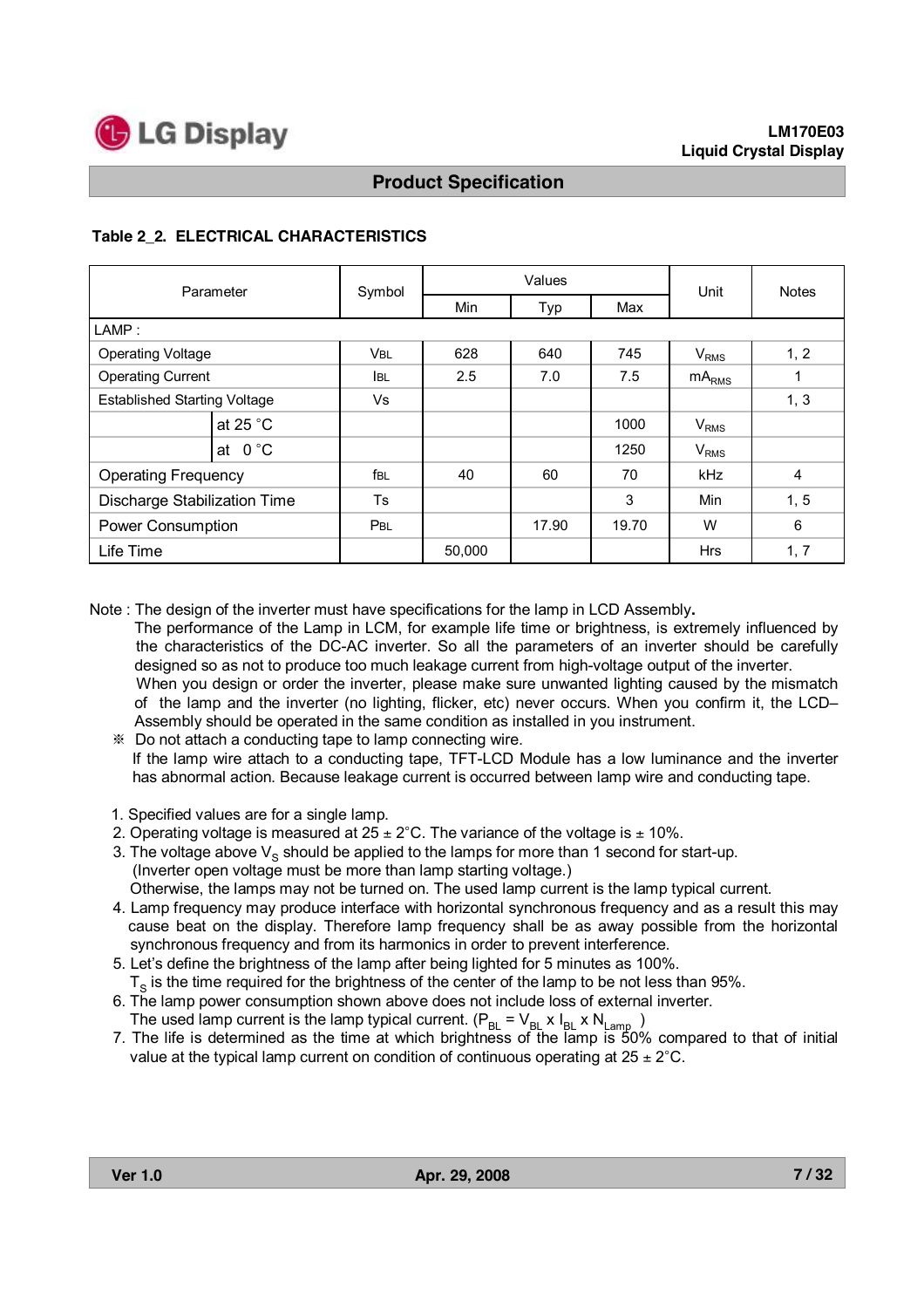

8. The output of the inverter must have symmetrical(negative and positive) voltage waveform and symmetrical current waveform (Unsymmetrical ratio is less than 10%). Please do not use the inverter which has unsymmetrical voltage and unsymmetrical current and spike wave.

Requirements for a system inverter design, which is intended to have a better display performance, a better power efficiency and a more reliable lamp, are following.

It shall help increase the lamp lifetime and reduce leakage current.

- a. The asymmetry rate of the inverter waveform should be less than 10%.
- b. The distortion rate of the waveform should be within  $\sqrt{2} \pm 10\%$ .

\* Inverter output waveform had better be more similar to ideal sine wave.



- 9. The inverter which is combined with this LCM, is highly recommended to connect coupling(ballast) condenser at the high voltage output side. When you use the inverter which has not coupling(ballast) condenser, it may cause abnormal lamp lighting because of biased mercury as time goes.
- 10.In case of edgy type back light with over 4 parallel lamps, input current and voltage wave form should be synchronized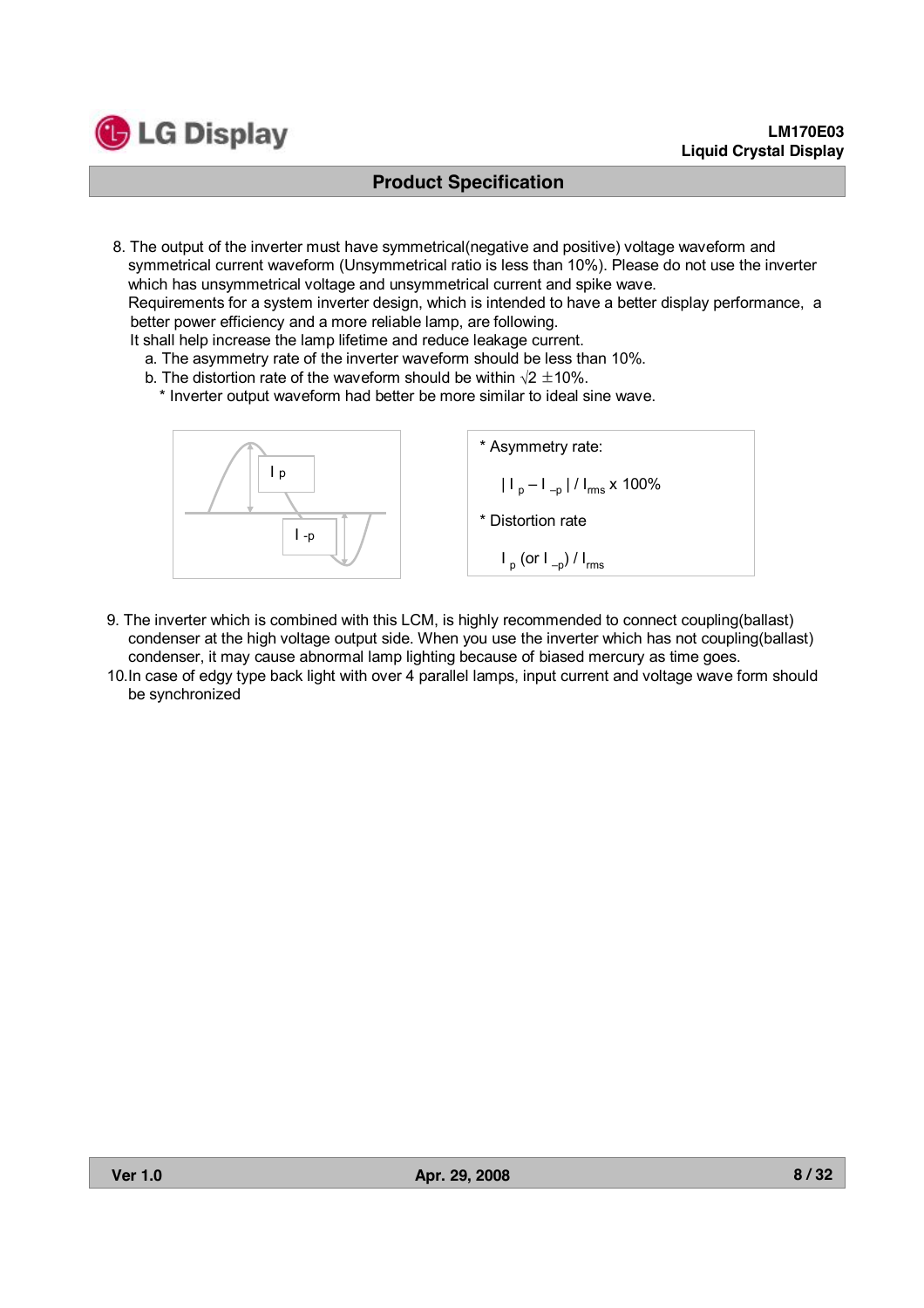

#### **LM170E03 Liquid Crystal Display**

### **Product Specification**

#### **3-2. Interface Connections**

Interface chip must be used LVDS, part No. SN75LVDS83 (Tx, Texas Instrument) or compatible. This LCD employs a interface connection, a 30 pin connector is used for the module electronics interface. Four 2pin connectors are used for the integral backlight system. The electronics interface connector is a model IS100-L30B-C23 manufactured by UJU or 187024-30091 manufactured by P-TWO. And mating connector is FI-X30H and FI-X30HL or it's compatible manufactured by JAE. The pin configuration for the connector is shown in the table 3 and the signal mapping with LVDS transmitter is shown in the table 4.

| <b>Pin No</b>  | <b>Symbol</b>      | <b>Description</b>                                     |                         |
|----------------|--------------------|--------------------------------------------------------|-------------------------|
| 1              | RxO0-              | LVDS Signal of Odd Channel 0(-)                        |                         |
| $\overline{2}$ | RxO0+              | LVDS Signal of Odd Channel $0(+)$                      |                         |
| 3              | RxO1-              | LVDS Signal of Odd Channel 1(-)                        |                         |
| 4              | RxO1+              | LVDS Signal of Odd Channel 1(+)                        |                         |
| 5              | RxO <sub>2</sub> - | LVDS Signal of Odd Channel 2(-)                        |                         |
| 6              | RxO <sub>2+</sub>  | LVDS Signal of Odd Channel 2(+)                        | <b>First Pixel Data</b> |
| $\overline{7}$ | <b>GND</b>         | Ground                                                 |                         |
| 8              | RxOC-              | LVDS Signal of Odd Channel Clock(-)                    |                         |
| 9              | RxOC+              | LVDS Signal of Odd Channel Clock(+)                    |                         |
| 10             | RxO3-              | LVDS Signal of Odd Channel 3(-)                        |                         |
| 11             | RxO3+              | LVDS Signal of Odd Channel 3(+)                        |                         |
| 12             | RxE0-              | LVDS Signal of Even Channel 0(-)                       |                         |
| 13             | RxE0+              | LVDS Signal of Even Channel 0(+)                       |                         |
| 14             | <b>GND</b>         | Ground                                                 |                         |
| 15             | RxE1-              | LVDS Signal of Even Channel 1(-)                       |                         |
| 16             | RxE1+              | LVDS Signal of Even Channel 1(+)                       |                         |
| 17             | <b>GND</b>         | Ground                                                 | Second Pixel Data       |
| 18             | RxE2-              | LVDS Signal of Even Channel 2(-)                       |                         |
| 19             | RxE <sub>2+</sub>  | LVDS Signal of Even Channel 2(+)                       |                         |
| 20             | RxEC-              | LVDS Signal of Even Channel Clock(-)                   |                         |
| 21             | RxEC+              | LVDS Signal of Even Channel Clock(+)                   |                         |
| 22             | RxE3-              | LVDS Signal of Even Channel 3(-)                       |                         |
| 23             | RxE3+              | LVDS Signal of Even Channel 3(+)                       |                         |
| 24             | <b>GND</b>         | Ground                                                 |                         |
| 25             | <b>NC</b>          | No connection(For LCD internal use only)               |                         |
| 26             | <b>NC</b>          | No connection(For LCD internal use only)               |                         |
| 27             | PWM OUT            | PWM_OUT signal for control burst frequency of inverter |                         |
| 28             | <b>VCC</b>         | Power supply (5.0V Typ.)                               |                         |
| 29             | <b>VCC</b>         | Power supply (5.0V Typ.)                               |                         |
| 30             | <b>VCC</b>         | Power supply (5.0V Typ.)                               |                         |

#### **Table 3. Module connector pin configuration**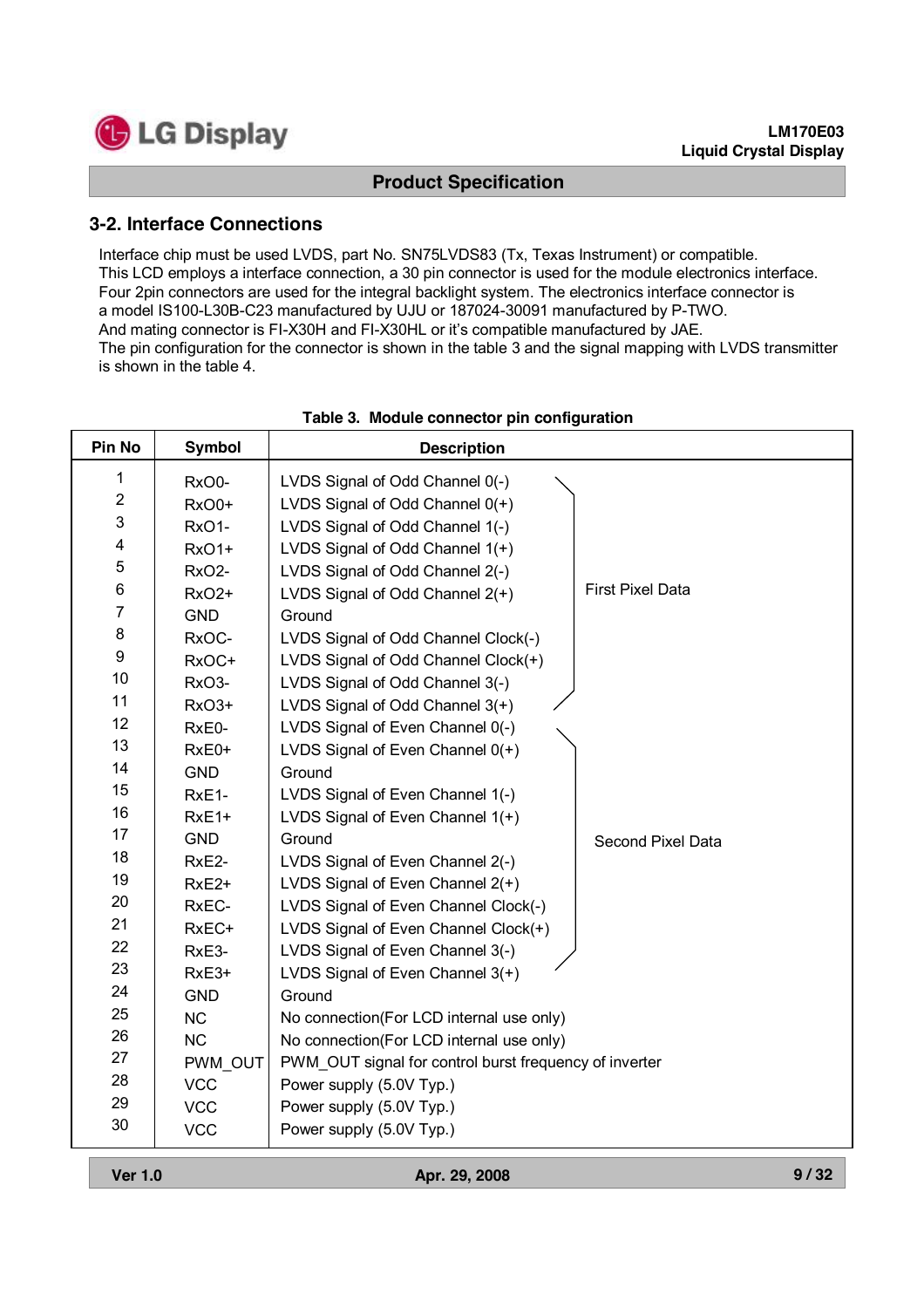

#### **LM170E03 Liquid Crystal Display**

# **Product Specification**



#### **Rear view of LCM**

#### **[ Figure 4 ] Connector diagram**

- Notes: 1. All GND(ground) pins should be connected together and should also be connected to the LCD's metal frame.
	- 2. All  $V_{CC}$ (power input) pins should be connected together.
	- 3. All NC pins should be separated from other signal or power.

4. PWM\_OUT signal controls the burst frequency of a inverter. This signal is synchronized with vertical frequency, it's frequency is 3 times of vertical frequency, and it's duty ratio is 50%. If you don't use this pin, it is no connection.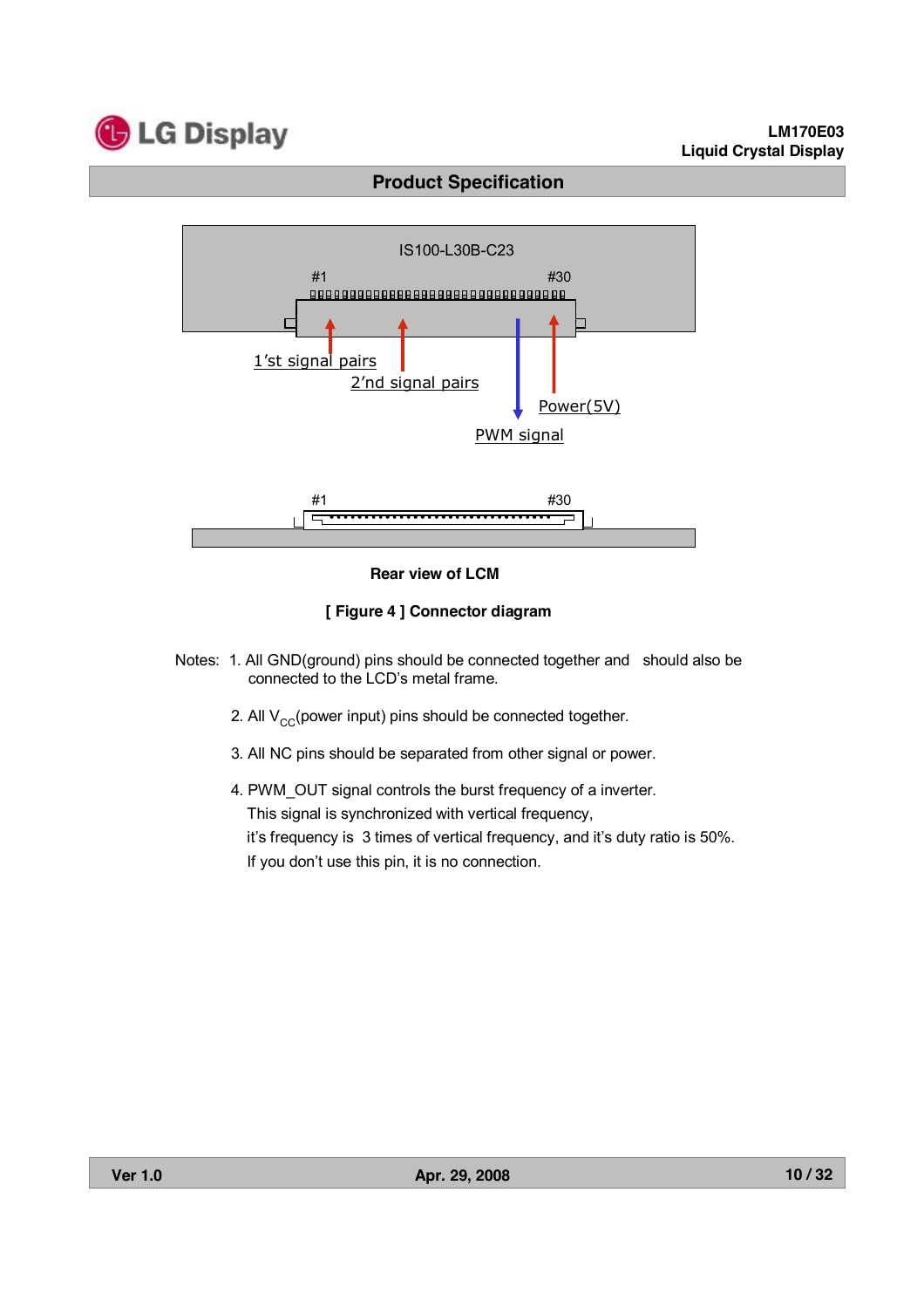

| Pin            | <b>Pin Name</b> | <b>Require Signal</b>      | Pin | <b>Pin Name</b> | <b>Require Signal</b>                   |  |
|----------------|-----------------|----------------------------|-----|-----------------|-----------------------------------------|--|
| 1              | <b>VCC</b>      | Power Supply for TTL Input | 29  | <b>GND</b>      | Ground pin for TTL                      |  |
| 2              | D <sub>5</sub>  | TTL Input(R7)              | 30  | D <sub>26</sub> | TTL Input(DE)                           |  |
| 3              | D6              | TTL Input(R5)              | 31  | <b>TxCLKIN</b>  | <b>TTL Level clock Input</b>            |  |
| $\overline{4}$ | D7              | TTL Input(G0)              | 32  | PWR DWN         | Power Down Input                        |  |
| 5              | <b>GND</b>      | Ground pin for TTL         | 33  | PLL GND         | Ground pin for PLL                      |  |
| 6              | D <sub>8</sub>  | TTL Input(G1)              | 34  | PLL VCC         | Power Supply for PLL                    |  |
| $\overline{7}$ | D <sub>9</sub>  | TTL Input(G2)              | 35  | PLL GND         | Ground pin for PLL                      |  |
| 8              | D <sub>10</sub> | TTL Input(G6)              | 36  | LVDS GND        | Ground pin for LVDS                     |  |
| 9              | <b>VCC</b>      | Power Supply for TTL Input | 37  | TxOUT3+         | Positive LVDS differential data output3 |  |
| 10             | D <sub>11</sub> | TTL Input(G7)              | 38  | TxOUT3-         | Negative LVDS differential data output3 |  |
| 11             | D <sub>12</sub> | TTL Input(G3)              | 39  | TxCLKOUT+       | Positive LVDS differential clock output |  |
| 12             | D <sub>13</sub> | TTL Input(G4)              | 40  | TxCLKOUT-       | Negative LVDS differential clock output |  |
| 13             | <b>GND</b>      | Ground pin for TTL         | 41  | TxOUT2+         | Positive LVDS differential data output2 |  |
| 14             | D <sub>14</sub> | TTL Input(G5)              | 42  | TxOUT2-         | Negative LVDS differential data output2 |  |
| 15             | D <sub>15</sub> | TTL Input(B0)              | 43  | LVDS GND        | Ground pin for LVDS                     |  |
| 16             | D <sub>16</sub> | TTL Input(B6)              | 44  | <b>LVDS VCC</b> | Power Supply for LVDS                   |  |
| 17             | <b>VCC</b>      | Power Supply for TTL Input | 45  | TxOUT1+         | Positive LVDS differential data output1 |  |
| 18             | D <sub>17</sub> | TTL Input(B7)              | 46  | TxOUT1-         | Negative LVDS differential data output1 |  |
| 19             | D <sub>18</sub> | TTL Input(B1)              | 47  | TxOUT0+         | Positive LVDS differential data output0 |  |
| 20             | D <sub>19</sub> | TTL Input(B2)              | 48  | TxOUT0-         | Negative LVDS differential data output0 |  |
| 21             | <b>GND</b>      | Ground pin for TTL Input   | 49  | LVDS GND        | Ground pin for TTL                      |  |
| 22             | D <sub>20</sub> | TTL Input(B3)              | 50  | D <sub>27</sub> | TTL Input(R6)                           |  |
| 23             | D <sub>21</sub> | TTL Input(B4)              | 51  | D <sub>0</sub>  | TTL Input(R0)                           |  |
| 24             | D <sub>22</sub> | TTL Input(B5)              | 52  | D <sub>1</sub>  | TTL Input(R1)                           |  |
| 25             | D <sub>23</sub> | TTL Input(RSVD)            | 53  | <b>GND</b>      | Ground pin for TTL                      |  |
| 26             | <b>VCC</b>      | Power Supply for TTL Input | 54  | D <sub>2</sub>  | TTL Input(R2)                           |  |
| 27             | D <sub>24</sub> | TTL Input(HSYNC)           | 55  | D <sub>3</sub>  | TTL Input(R3)                           |  |
| 28             | D <sub>25</sub> | TTL Input(VSYNC)           | 56  | D <sub>4</sub>  | TTL Input(R4)                           |  |

#### **Table 4. Required signal assignment for Flat Link (TI:SN75LVDS83) Transmitter**

Notes : 1. Refer to LVDS Transmitter Data Sheet for detail descriptions. 2. 7 means MSB and 0 means LSB at R,G,B pixel data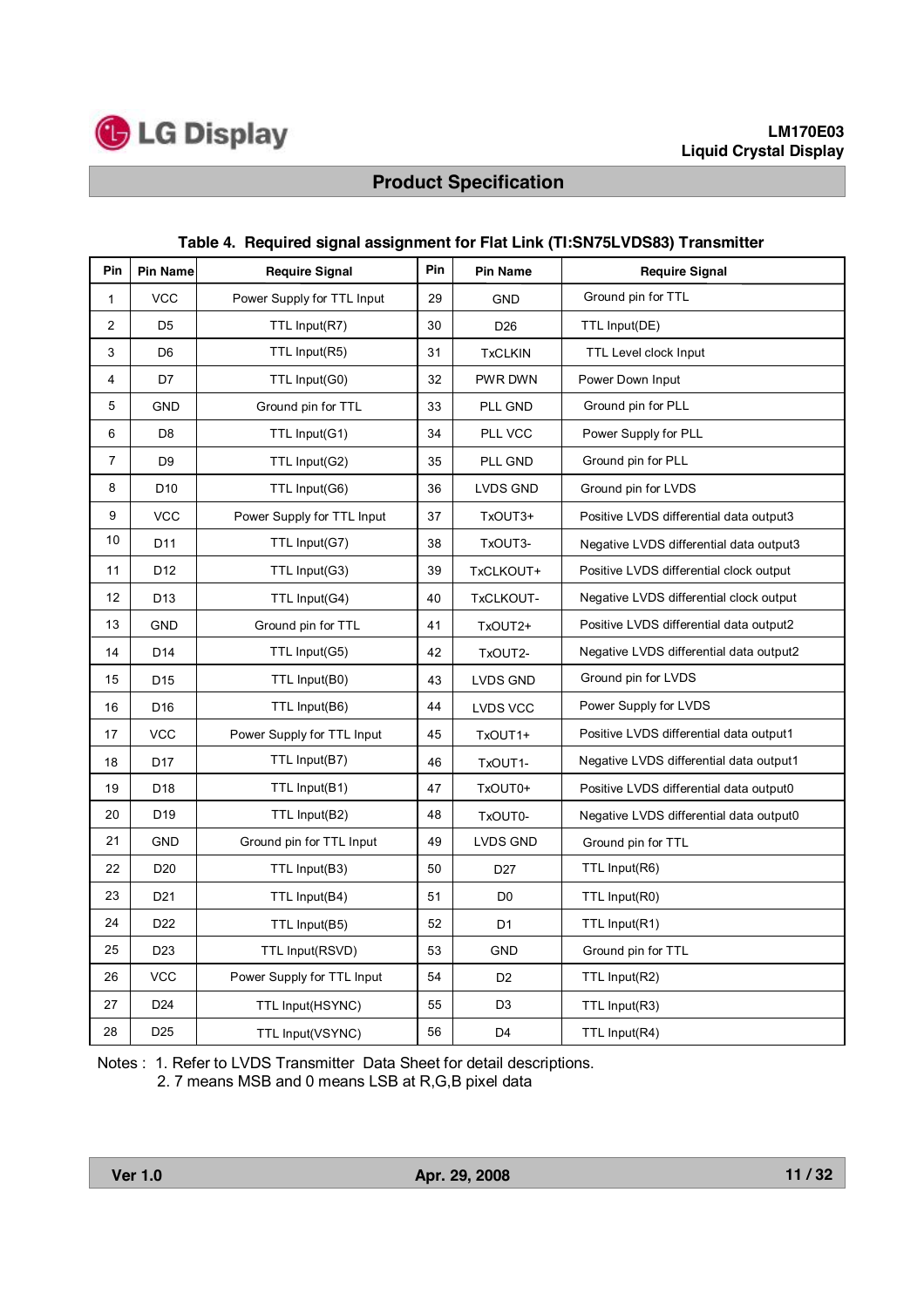

# **LVDS Input characteristics**

1. DC Specification



| <b>Description</b>               | Symbol          | Min | Max | Unit | <b>Notes</b> |
|----------------------------------|-----------------|-----|-----|------|--------------|
| <b>LVDS Differential Voltage</b> | $IV_{ID}$       | 200 | 600 | mV   |              |
| LVDS Common mode Voltage         | $^{\prime}$ CM  | 0.6 | 1.8 |      |              |
| LVDS Input Voltage Range         | $V_{\text{IN}}$ | 0.3 | 2.1 |      | -            |

2. AC Specification



| Description                                               | Symbol               | Min    | Max    | Unit                        | <b>Notes</b>              |
|-----------------------------------------------------------|----------------------|--------|--------|-----------------------------|---------------------------|
|                                                           | <sup>L</sup> SKEW    | $-400$ | $+400$ | ps                          | $85MHz > Fclk \ge 65MHz$  |
| LVDS Clock to Data Skew Margin                            | <sup>L</sup> SKEW    | $-600$ | $+600$ | ps                          | 65MHz > Fclk $\geq$ 25MHz |
| LVDS Clock to Clock Skew Margin (Even to Odd)             | <sup>I</sup> SKEW_EO | $-1/7$ | $+1/7$ | $\mathsf{T}_{\mathsf{clk}}$ |                           |
| Maximum deviation<br>of input clock frequency during SSC  | $F_{DEV}$            |        | ± 3    | $\%$                        |                           |
| Maximum modulation frequency<br>of input clock during SSC | $F_{MOD}$            |        | 200    | <b>KHz</b>                  |                           |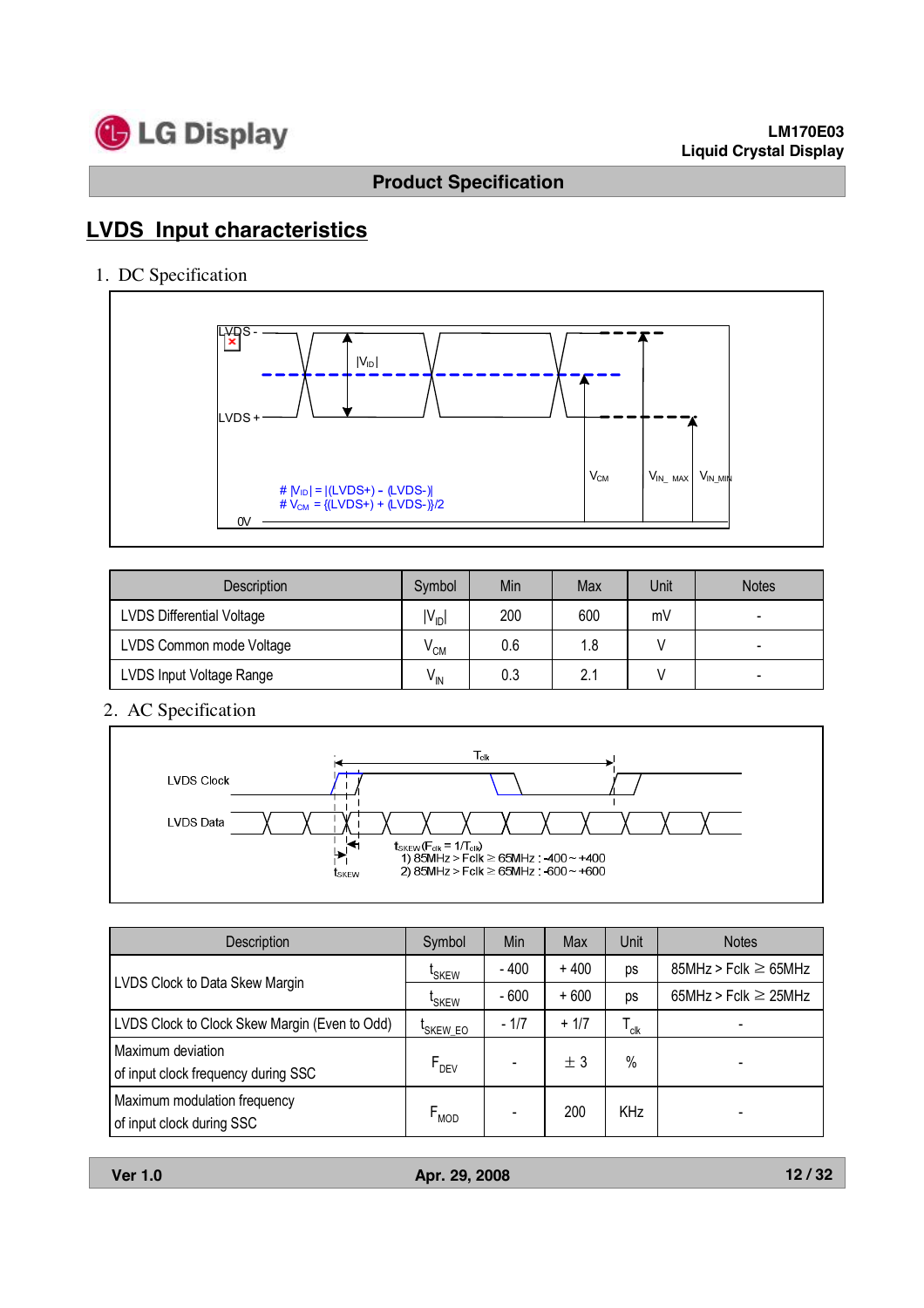

#### **LM170E03 Liquid Crystal Display**



< Clock skew margin between channel >



3. Data Format 1) LVDS 2 Port < Spread Spectrum >



< LVDS Data Format >

| ı<br>ī |
|--------|
|--------|

**Ver 1.0 Apr. 29, 2008**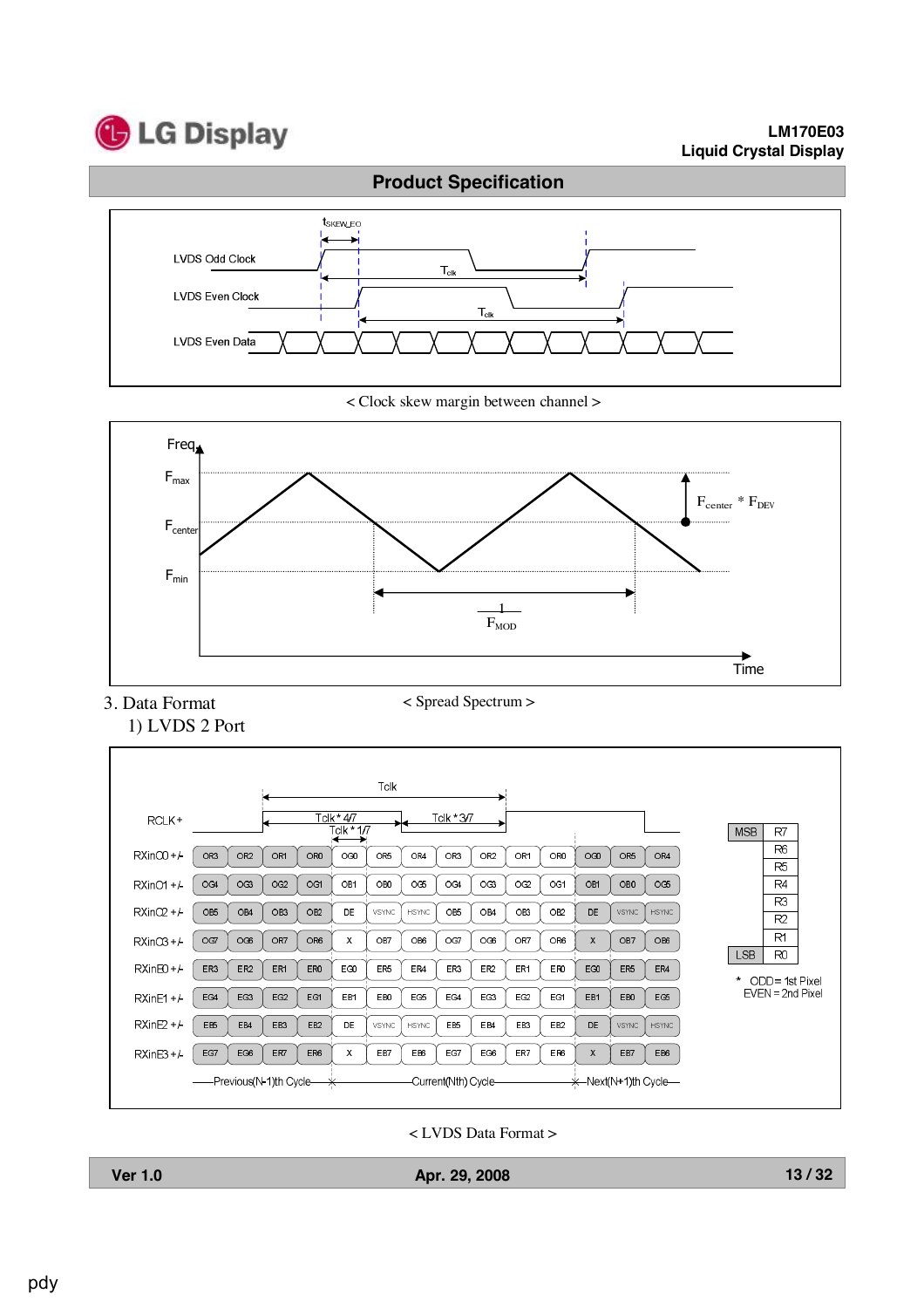

The backlight interface connector is a model 35001HS-02LD(YEONHO). The mating connector part number is 35001WR-02L or equivalent. The pin configuration for the connector is shown in the table 5.

#### **Table 5. Backlight connector pin configuration**

| Pin | Symbol | <b>Description</b>    | <b>Notes</b> |
|-----|--------|-----------------------|--------------|
|     | HV     | High Voltage for lamp |              |
|     | ∟V     | Low Voltage for lamp  |              |

Notes : 1. The high voltage side terminal is colored white or pink. The low voltage side terminal is White or Blue. 2. The backlight ground should be common with LCD metal frame.



**[ Figure 5 ] Backlight connector view**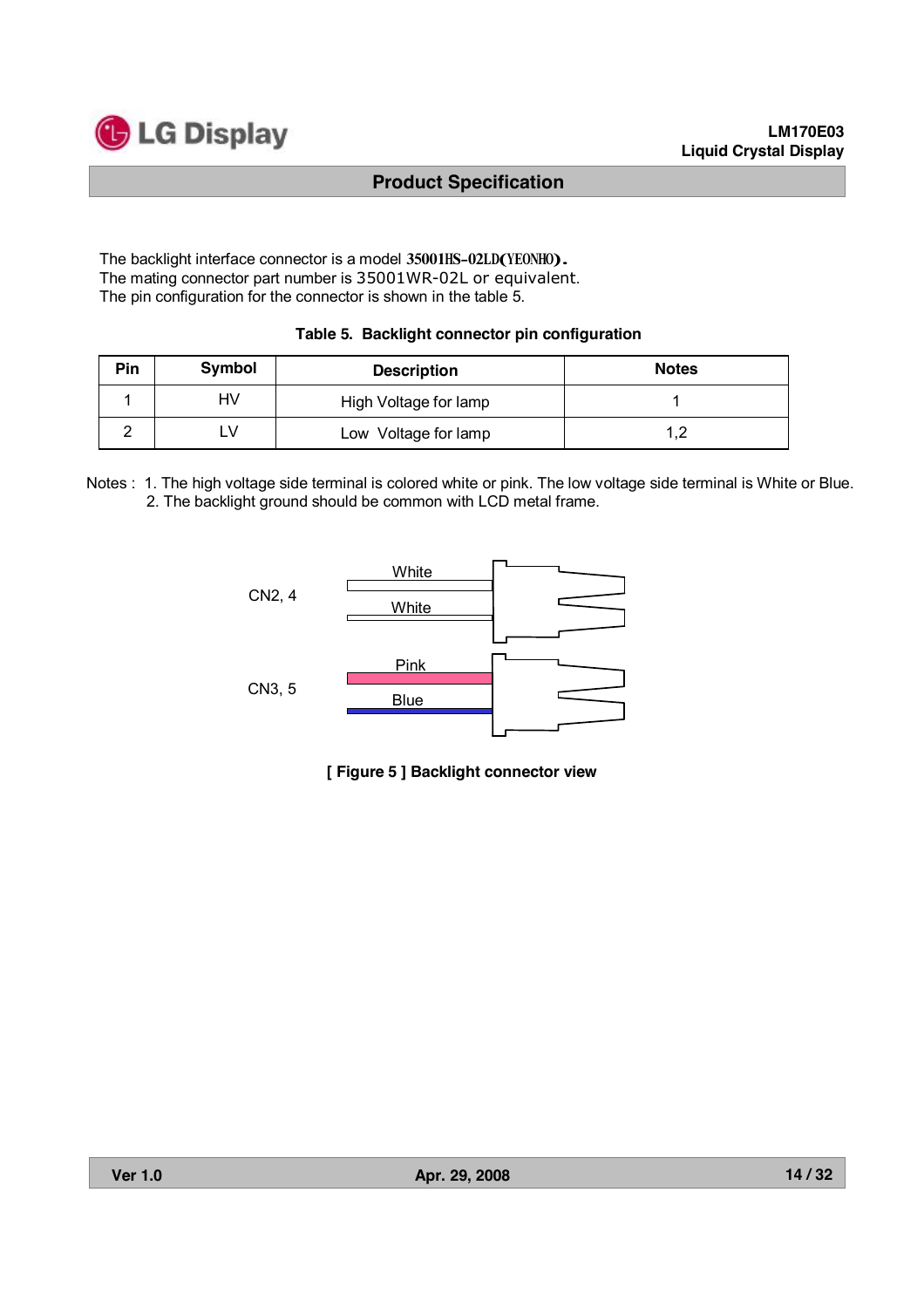

### **3-3. Signal Timing Specifications**

This is the signal timing required at the input of the LVDS Transmitter. All of the interface signal timing should be satisfied with the following specifications for it's proper operation.

| Parameter     | Symbo                  | Min.                                            | Typ. | Max.                     | Unit | <b>Notes</b> |                 |
|---------------|------------------------|-------------------------------------------------|------|--------------------------|------|--------------|-----------------|
|               | Period                 | $\mathfrak{t}_{\scriptscriptstyle{\text{CLK}}}$ | 14.4 | 18.5                     | 23.2 | ns           | Pixel frequency |
| $D_{CLK}$     | Frequency              | $\mathsf{f}_{\mathsf{CLK}}$                     | 43.2 | 54.0                     | 69.3 | <b>MHz</b>   | : Typ.108MHz    |
| Horizontal    | Horizontal Valid       | $\mathfrak{t}_{\rm HV}$                         | 640  | 640                      | 640  |              |                 |
|               | <b>H</b> Period Total  | $\mathfrak{t}_{\sf HP}$                         | 672  | 844                      | 1022 | $t_{CLK}$    |                 |
|               | <b>Hsync Frequency</b> | $f_H$                                           | 51.2 | 64.0                     | 82.1 | kHz          |                 |
|               | <b>Vertical Valid</b>  | $t_{VV}$                                        | 1024 | 1024                     | 1024 |              |                 |
| Vertical      | V Period Total         | $\mathfrak{t}_{\mathsf{VP}}$                    | 1032 | 1066                     | 1536 | $t_{HP}$     |                 |
|               | <b>Vsync Frequency</b> | $f_V$                                           | 48   | 60                       | 77   | Hz           |                 |
| DE            | DE Setup Time          | $t_{SI}$                                        | 4    |                          |      |              |                 |
| (Data Enable) | DE Hold Time           | $t_{\text{HI}}$                                 | 4    |                          |      | ns           | For $D_{CLK}$   |
|               | Data Setup Time        | $\mathfrak{t}_{\text{SD}}$                      | 4    | $\overline{\phantom{a}}$ |      |              |                 |
| Data          | Data Hold Time         | t <sub>HD</sub>                                 | 4    |                          |      | ns           | For $D_{CLK}$   |

#### **Table 6. Timing table**

Note:

- 1. DE Only mode operation. The input of Hsync & Vsync signal does not have an effect on LCD normal operation.
- 2. The performance of the electro-optical characteristics may be influenced by variance of the vertical refresh rates.
- 3. Horizontal period should be even.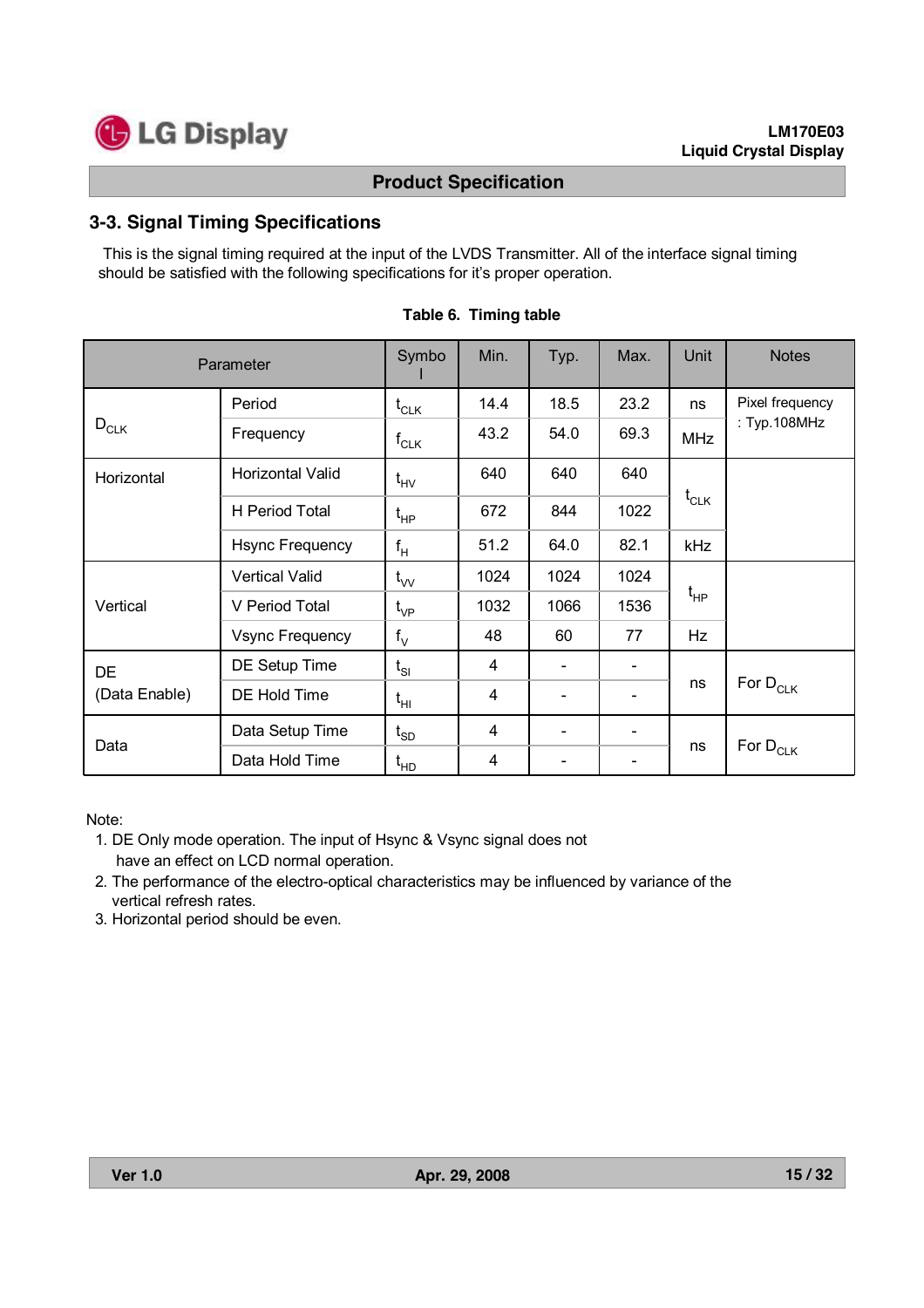

# **3-4. Signal Timing Waveforms**



**[ Figure 6 ] Signal timing waveforms**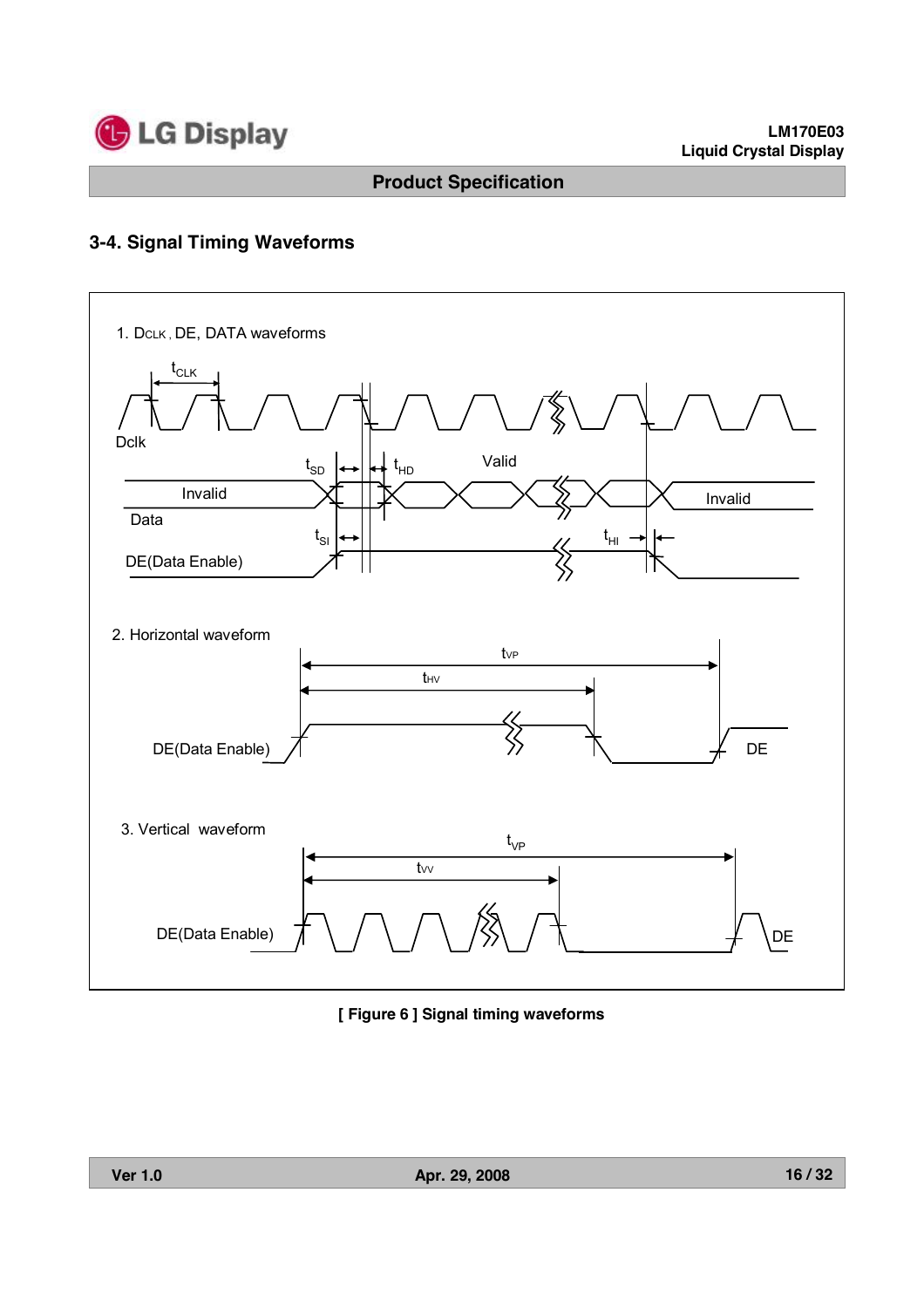

### **3-5. Color Input Data Reference**

The brightness of each primary color(red,green and blue) is based on the 8-bit gray scale data input for the color ; the higher the binary input, the brighter the color. The table below provides a reference for color versus data input.

|                        |                                                                                                             |                                      |                                                                                   |                                                                    |                                                      |                                                                        |                                                        |                                                        |                                                                    |                                      |                                                                | Input color data                                       |                                                          |                                                              |                                                |                                                          |                                              |                                                                    |                                                                 |                                                                                      |                                                      |                                                                                  |                                                                                        |                                                          |                                                                                  |
|------------------------|-------------------------------------------------------------------------------------------------------------|--------------------------------------|-----------------------------------------------------------------------------------|--------------------------------------------------------------------|------------------------------------------------------|------------------------------------------------------------------------|--------------------------------------------------------|--------------------------------------------------------|--------------------------------------------------------------------|--------------------------------------|----------------------------------------------------------------|--------------------------------------------------------|----------------------------------------------------------|--------------------------------------------------------------|------------------------------------------------|----------------------------------------------------------|----------------------------------------------|--------------------------------------------------------------------|-----------------------------------------------------------------|--------------------------------------------------------------------------------------|------------------------------------------------------|----------------------------------------------------------------------------------|----------------------------------------------------------------------------------------|----------------------------------------------------------|----------------------------------------------------------------------------------|
|                        | Color                                                                                                       | <b>MSB</b>                           |                                                                                   |                                                                    |                                                      | <b>Red</b>                                                             |                                                        |                                                        | <b>LSB</b>                                                         |                                      | <b>MSB</b>                                                     |                                                        |                                                          | Green                                                        |                                                |                                                          | <b>LSB</b>                                   | <b>MSB</b>                                                         |                                                                 |                                                                                      |                                                      |                                                                                  | <b>Blue</b>                                                                            |                                                          | <b>LSB</b>                                                                       |
|                        |                                                                                                             | R7                                   | R <sub>6</sub>                                                                    | R <sub>5</sub>                                                     | R <sub>4</sub>                                       | R <sub>3</sub>                                                         | R <sub>2</sub>                                         | R <sub>1</sub>                                         | R <sub>0</sub>                                                     | G7                                   | G <sub>6</sub>                                                 | G <sub>5</sub>                                         | G4                                                       | G <sub>3</sub>                                               | G2                                             | G1 G0                                                    |                                              | B7                                                                 | B <sub>6</sub>                                                  | B <sub>5</sub>                                                                       | <b>B4</b>                                            | B <sub>3</sub>                                                                   | <b>B2</b>                                                                              | <b>B1</b>                                                | B <sub>0</sub>                                                                   |
| <b>Basic</b><br>colors | <b>Black</b><br>Red(255)<br>Green(255)<br><b>Blue(255)</b><br>Cyan<br>Magenta<br>Yellow<br>White            | 0<br>1<br>0<br>0<br>0<br>1<br>1<br>1 | 0<br>1<br>0<br>0<br>0<br>1<br>1<br>1                                              | $\mathbf 0$<br>1<br>$\mathbf 0$<br>$\mathbf 0$<br>0<br>1<br>1<br>1 | 0<br>1<br>0<br>0<br>0<br>1<br>1<br>1                 | 0<br>1<br>0<br>0<br>0<br>1<br>1<br>1                                   | 0<br>1<br>0<br>0<br>0<br>1<br>1<br>1                   | 0<br>1<br>0<br>0<br>0<br>1<br>1<br>1                   | 0<br>1<br>0<br>$\overline{0}$<br>$\mathbf 0$<br>1<br>1<br>1        | 0<br>0<br>1<br>0<br>1<br>0<br>1<br>1 | 0<br>0<br>1<br>0<br>1<br>0<br>1<br>1                           | 0<br>0<br>1<br>$\mathbf 0$<br>1<br>0<br>1<br>1         | 0<br>0<br>1<br>$\mathbf 0$<br>1<br>$\mathbf 0$<br>1<br>1 | 0<br>0<br>1<br>0<br>1<br>0<br>1<br>1                         | 0<br>0<br>1<br>$\mathbf 0$<br>1<br>0<br>1<br>1 | $\mathbf 0$<br>0<br>1<br>$\mathbf 0$<br>1<br>0<br>1<br>1 | 0<br>0<br>1<br>$\pmb{0}$<br>1<br>0<br>1<br>1 | $\mathbf 0$<br>$\mathbf 0$<br>$\mathbf 0$<br>1<br>1<br>1<br>0<br>1 | 0<br>0<br>0<br>1<br>1<br>1<br>0<br>1                            | 0<br>0<br>0<br>1<br>1<br>1<br>0<br>1                                                 | 0<br>0<br>0<br>1<br>1<br>1<br>0<br>1                 | 0<br>0<br>0<br>1<br>1<br>1<br>0<br>1                                             | 0<br>0<br>0<br>1<br>1<br>1<br>0<br>1                                                   | 0<br>0<br>0<br>1<br>1<br>1<br>0<br>1                     | 0<br>0<br>0<br>1<br>1<br>1<br>0<br>1                                             |
| Red                    | Red(000) dark<br>Red(001)<br>Red(002)<br>Red(253)<br>Red(254)<br>Red(255) bright                            | 0<br>0<br>0<br>1<br>1<br>1           | 0<br>0<br>0<br>$\ddot{\cdot}$<br>1<br>1<br>1                                      | 0<br>0<br>0<br>1<br>1<br>1                                         | 0<br>0<br>0<br>$\ddot{\cdot}$<br>1<br>1<br>1         | 0<br>0<br>0<br>$\ddot{\cdot}$<br>1<br>1<br>1                           | 0<br>0<br>0<br>İ<br>1<br>1<br>1                        | 0<br>0<br>1<br>0<br>1<br>1                             | 0<br>1<br>0<br>$\ddot{\cdot}$<br>1<br>0<br>1                       | 0<br>0<br>0<br>0<br>0<br>$\Omega$    | 0<br>0<br>0<br>$\ddot{\cdot}$<br>0<br>0<br>0                   | 0<br>0<br>0<br>İ<br>0<br>0<br>0                        | 0<br>0<br>0<br>0<br>0<br>0                               | 0<br>0<br>0<br>$\ddot{\cdot}$<br>0<br>0<br>0                 | 0<br>0<br>0<br>í,<br>$\mathbf 0$<br>0<br>0     | 0<br>0<br>0<br>0<br>0<br>0                               | 0<br>0<br>0<br>0<br>0<br>0                   | 0<br>0<br>$\mathbf 0$<br>÷,<br>$\mathbf 0$<br>0<br>0               | 0<br>0<br>0<br>$\ddot{\cdot}$<br>0<br>0<br>0                    | 0<br>0<br>$\mathbf 0$<br>$\ddot{\cdot}$<br>$\mathbf 0$<br>$\mathbf 0$<br>$\mathbf 0$ | 0<br>0<br>0<br>i.<br>0<br>0<br>0                     | 0<br>0<br>0<br>$\ddot{\cdot}$<br>0<br>0<br>0                                     | 0<br>0<br>0<br>÷,<br>0<br>0<br>0                                                       | 0<br>0<br>0<br>0<br>0<br>0                               | 0<br>0<br>0<br>0<br>0<br>0                                                       |
| Green                  | Green(000)dark<br>Green(001)<br>Green(002)<br>Green(253)<br>Green(254)<br>Green(255)bright                  | 0<br>0<br>0<br>0<br>0<br>0           | 0<br>0<br>0<br>$\ddot{\cdot}$<br>0<br>0<br>0                                      | 0<br>0<br>0<br>$\mathbf 0$<br>$\mathbf 0$<br>$\mathbf 0$           | 0<br>0<br>0<br>$\ddot{\cdot}$<br>0<br>0<br>0         | 0<br>0<br>0<br>$\ddot{\phantom{a}}$<br>$\mathbf 0$<br>$\mathbf 0$<br>0 | 0<br>0<br>0<br>$\blacksquare$<br>0<br>0<br>$\mathbf 0$ | 0<br>0<br>0<br>$\ddot{\cdot}$<br>0<br>0<br>0           | 0<br>0<br>0<br>0<br>0<br>0                                         | 0<br>0<br>0<br>ä,<br>1<br>1<br>1     | $\pmb{0}$<br>0<br>$\mathbf 0$<br>$\ddot{\cdot}$<br>1<br>1<br>1 | 0<br>0<br>0<br>$\blacksquare$<br>1<br>1<br>1           | 0<br>0<br>0<br>$\ddot{\cdot}$<br>1<br>1<br>1             | 0<br>0<br>0<br>$\ddot{\cdot}$<br>1<br>1<br>1                 | 0<br>$\mathbf 0$<br>0<br>٠<br>1<br>1<br>1      | 0<br>0<br>1<br>$\ddot{\cdot}$<br>0<br>1<br>1             | 0<br>1<br>0<br>٠<br>1<br>0<br>1              | 0<br>0<br>0<br>$\blacksquare$<br>0<br>0<br>0                       | 0<br>0<br>0<br>$\ddot{\phantom{a}}$<br>0<br>0<br>$\overline{0}$ | 0<br>0<br>0<br>$\ddot{\cdot}$<br>0<br>0<br>0                                         | 0<br>0<br>0<br>×,<br>0<br>0<br>0                     | 0<br>0<br>$\mathbf 0$<br>$\blacksquare$<br>$\overline{0}$<br>0<br>$\overline{0}$ | $\mathbf 0$<br>$\mathbf 0$<br>$\mathbf 0$<br>$\mathbf 0$<br>$\mathbf 0$<br>$\mathbf 0$ | $\mathbf 0$<br>$\mathbf 0$<br>0<br>$\mathbf 0$<br>0<br>0 | $\mathbf 0$<br>$\pmb{0}$<br>0<br>Ì,<br>$\mathbf 0$<br>$\mathbf 0$<br>$\mathbf 0$ |
| <b>Blue</b>            | Blue(000) dark<br>Blue(001)<br><b>Blue(002)</b><br><b>Blue(253)</b><br><b>Blue(254)</b><br>Blue(255) bright | 0<br>0<br>0<br>0<br>0<br>0           | $\mathbf 0$<br>0<br>0<br>$\cdot$<br>$\ddot{\phantom{a}}$<br>$\mathbf 0$<br>0<br>0 | 0<br>$\mathbf 0$<br>0<br>$\mathbf 0$<br>0<br>0                     | 0<br>0<br>0<br>$\ddot{\cdot}$<br>$\pmb{0}$<br>0<br>0 | $\mathbf 0$<br>0<br>0<br>$\epsilon$<br>$\mathbf 0$<br>0<br>0           | 0<br>0<br>0<br>ł.<br>$\pmb{0}$<br>0<br>0               | 0<br>0<br>0<br>$\ddot{\cdot}$<br>$\mathbf 0$<br>0<br>0 | 0<br>$\pmb{0}$<br>0<br>$\blacksquare$<br>ä,<br>$\pmb{0}$<br>0<br>0 | $\mathbf 0$<br>0<br>0<br>0<br>0<br>0 | $\pmb{0}$<br>0<br>0<br>$\cdot$<br>÷<br>0<br>0<br>0             | 0<br>$\mathbf 0$<br>0<br>$\blacksquare$<br>0<br>0<br>0 | 0<br>0<br>0<br>$\blacksquare$<br>0<br>0<br>0             | $\pmb{0}$<br>0<br>0<br>$\ddot{\cdot}$<br>$\pmb{0}$<br>0<br>0 | 0<br>$\mathbf 0$<br>0<br>٠<br>0<br>0<br>0      | 0<br>0<br>0<br>$\ddot{\cdot}$<br>0<br>0<br>0             | 0<br>$\mathbf 0$<br>0<br>0<br>0<br>0         | 0<br>$\mathbf 0$<br>0<br>ł,<br>1<br>1<br>1                         | 0<br>0<br>0<br>$\ddot{\cdot}$<br>1<br>1<br>1                    | $\mathbf 0$<br>$\mathbf 0$<br>0<br>$\overline{\phantom{a}}$<br>÷,<br>1<br>1<br>1     | $\mathbf 0$<br>$\mathbf 0$<br>0<br>i.<br>1<br>1<br>1 | 0<br>0<br>0<br>$\ddot{\phantom{0}}$<br>$\blacksquare$<br>1<br>1<br>1             | 0<br>0<br>0<br>ł,<br>1<br>1<br>1                                                       | 0<br>$\mathbf 0$<br>1<br>$\bullet$<br>0<br>1<br>1        | $\mathbf 0$<br>1<br>$\mathbf 0$<br>٠<br>1<br>0<br>1                              |

|  |  |  | Table 7. Color data reference |
|--|--|--|-------------------------------|
|--|--|--|-------------------------------|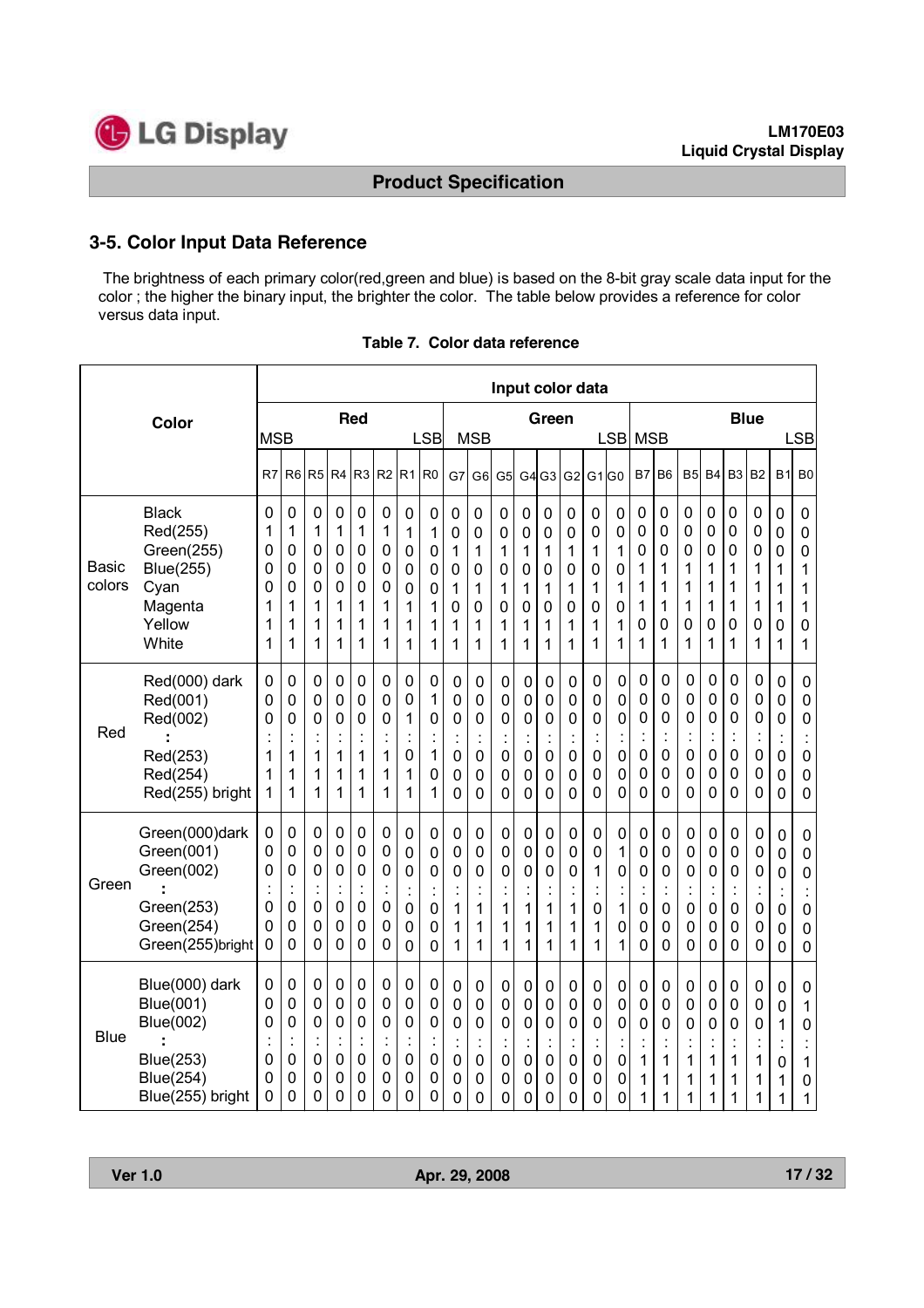

# **3-6. Power Sequence**



**[ Figure 7 ] Power sequence**

| <b>Parameter</b> | Min. | Typ. | Max. | <b>Units</b> |
|------------------|------|------|------|--------------|
|                  |      |      |      |              |
|                  | 0.5  |      | 10   | ms           |
| $\mathsf{I}_2$   | 0.01 |      | 50   | ms           |
| ي ا              | 200  |      |      | ms           |
| $T_{4}$          | 200  |      |      | ms           |
| $T_{5}$          | 0.01 | -    | 50   | ms           |
|                  |      |      |      | S            |

|  | Table 8. Power sequence time delay |  |
|--|------------------------------------|--|
|  |                                    |  |

- Notes : 1. Please avoid floating state of interface signal at invalid period.
	- 2. When the interface signal is invalid, be sure to pull down the power supply for LCD  $V_{CC}$  to 0V.
	- 3. Lamp power must be turn on after power supply for LCD and interface signals are valid.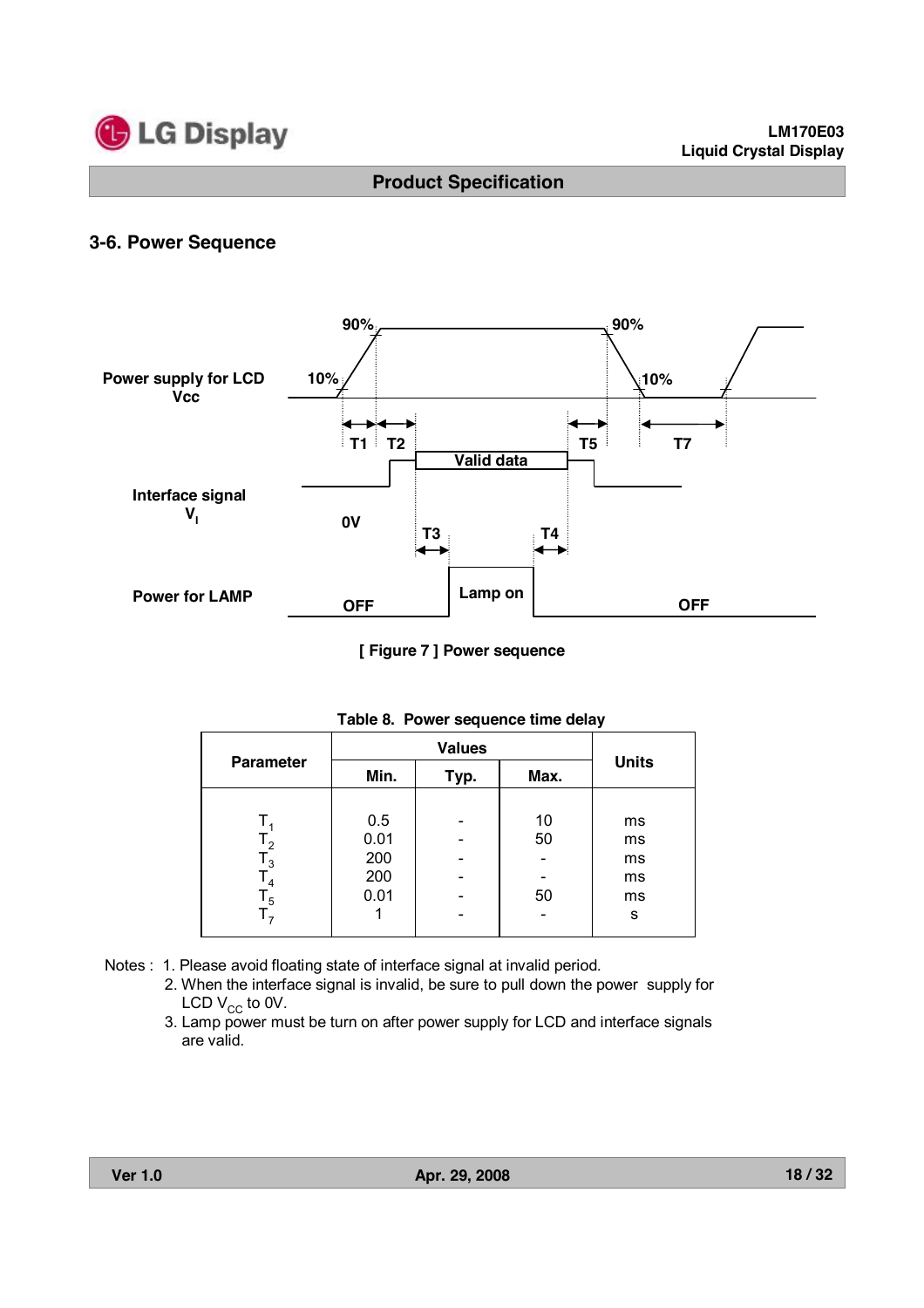

# **3-7. V<sub>cc</sub> Power Dip Condition**



**[ Figure 8 ] Power dip condition**

1) Dip condition

$$
3.5V \leq V_{CC} < 4.5V \ , \ t_d \leq 20ms
$$

$$
2) V_{\rm CC} < 3.5 V
$$

 $V_{CC}$ -dip conditions should also follow the Power On/Off conditions for supply voltage.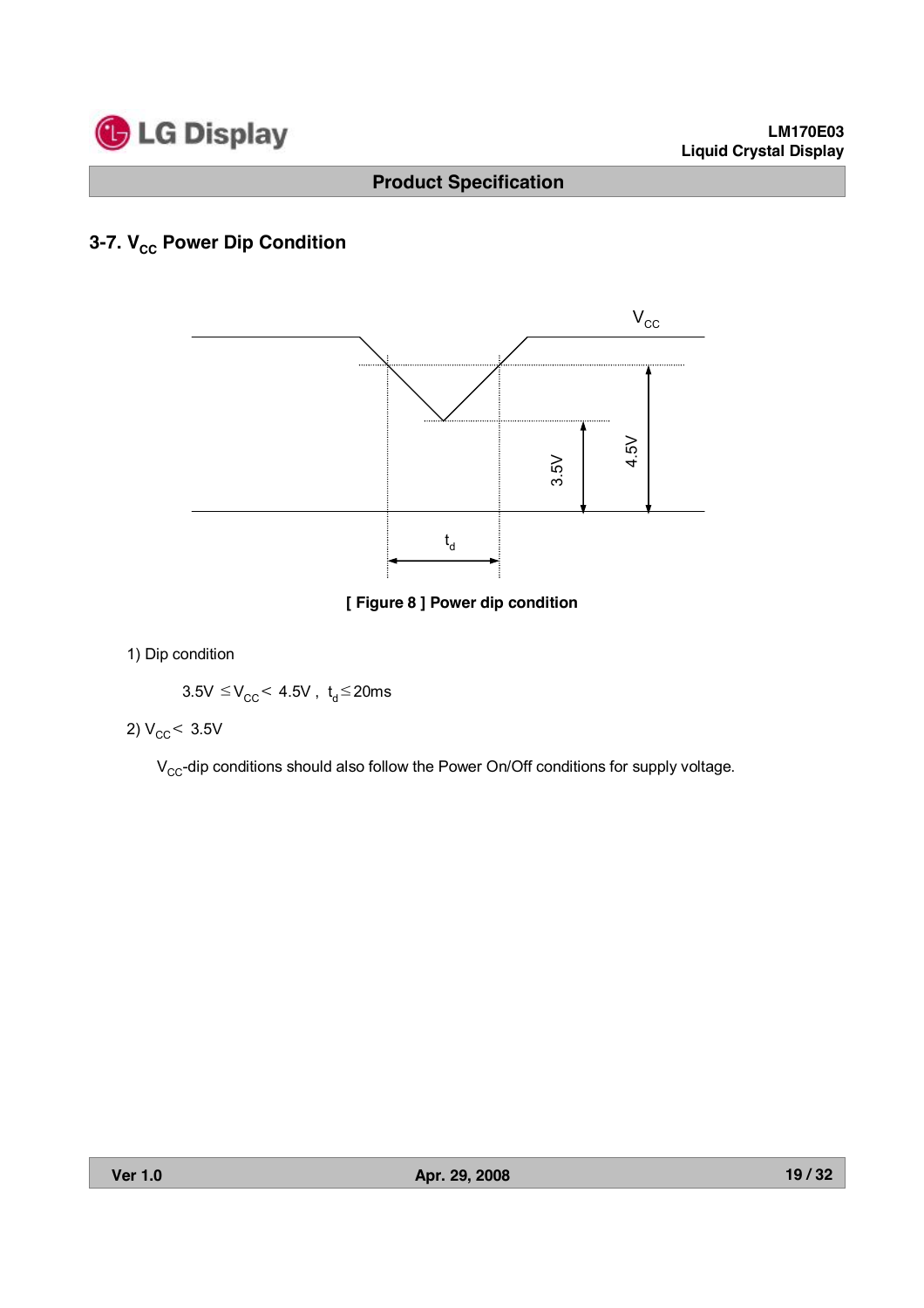

#### **4. Optical Specifications**

Optical characteristics are determined after the unit has been 'ON' and stable for approximately 30 minutes in a dark environment at 25 °C. The values specified are measured at an approximate distance 50cm from the LCD surface at a viewing angle of  $\Phi$  and  $\theta$  equal to 0 °.

Figure. 9 presents additional information concerning the measurement equipment and method.



**[Figure 9] Optical characteristic measurement equipment and method**

**Table 9. Optical characteristics** (Ta=25 °C,  $V_{CC}$ =5.0V,  $f_v$ =60Hz Dclk=54MHz,  $I_{BI}$ =7.0mArms)

|                                                                                                                                                                                     | <b>Values</b><br><b>Parameter</b><br><b>Symbol</b>                              |                                                                      |                                                                      |                                                                      |                   | <b>Notes</b>   |  |  |  |
|-------------------------------------------------------------------------------------------------------------------------------------------------------------------------------------|---------------------------------------------------------------------------------|----------------------------------------------------------------------|----------------------------------------------------------------------|----------------------------------------------------------------------|-------------------|----------------|--|--|--|
|                                                                                                                                                                                     |                                                                                 | Min.                                                                 | Typ.                                                                 | Max.                                                                 | <b>Units</b>      |                |  |  |  |
| Contrast ratio                                                                                                                                                                      | <b>CR</b>                                                                       | 500                                                                  | 800                                                                  |                                                                      |                   | 1              |  |  |  |
| Surface luminance, white                                                                                                                                                            | $L_{WH}$                                                                        | 250                                                                  | 300                                                                  |                                                                      | cd/m <sup>2</sup> | $\overline{2}$ |  |  |  |
| Luminance uniformity                                                                                                                                                                | $\triangle L_0$                                                                 | 75                                                                   |                                                                      |                                                                      | $\frac{0}{0}$     | 3              |  |  |  |
| Response time<br>Rise time<br>Decay time                                                                                                                                            | Tr<br>$Tr_R$<br>Tr <sub>D</sub>                                                 |                                                                      | 5<br>1.2<br>3.8                                                      | 10<br>2.4<br>7.6                                                     | ms                | 4              |  |  |  |
| CIE color coordinates<br>Red<br>Green<br><b>Blue</b><br>White                                                                                                                       | <b>XR</b><br><b>YR</b><br>XG<br>ΥG<br><b>XB</b><br><b>YB</b><br><b>XW</b><br>YW | 0.610<br>0.305<br>0.268<br>0.578<br>0.117<br>0.040<br>0.283<br>0.299 | 0.640<br>0.335<br>0.298<br>0.608<br>0.147<br>0.070<br>0.313<br>0.329 | 0.670<br>0.365<br>0.328<br>0.638<br>0.177<br>0.100<br>0.343<br>0.359 |                   |                |  |  |  |
| Viewing angle (by $CR \ge 10$ )<br>X axis, right( $\phi$ =0°)<br>X axis, left ( $\phi$ =180°)<br>Y axis, up ( $\phi$ =90°)<br>Y axis, down $(\phi = 270^\circ)$                     | $\theta$ r<br>$\theta$<br>$\theta$ u<br>$\theta$ d                              | 70<br>70<br>60<br>70                                                 | 85<br>85<br>75<br>85                                                 |                                                                      | degree            | 5              |  |  |  |
| Viewing angle (by $CR \ge 5$ )<br>$X$ axis, right( $\phi = 0^{\circ}$ )<br>X axis, left $(\phi = 180^\circ)$<br>Y axis, up $(\phi = 90^\circ)$<br>Y axis, down $(\phi = 270^\circ)$ | $\theta$ r<br>$\theta$<br>$\theta$ u<br>$\theta$ d                              | 75<br>75<br>70<br>70                                                 | 88<br>88<br>85<br>85                                                 |                                                                      | degree            |                |  |  |  |
| Relative brightness<br>Luminance uniformity -<br>Angular dependence (TCO'03)                                                                                                        |                                                                                 |                                                                      |                                                                      | 1.7                                                                  |                   | 6<br>Figure 10 |  |  |  |
| Crosstalk<br>Color grayscale linearity                                                                                                                                              | ∆u'v'                                                                           |                                                                      | 0.018                                                                | 1.5                                                                  | $\frac{0}{0}$     | Figure 13<br>7 |  |  |  |
| <b>Ver 1.0</b>                                                                                                                                                                      | 20/32<br>Apr. 29, 2008                                                          |                                                                      |                                                                      |                                                                      |                   |                |  |  |  |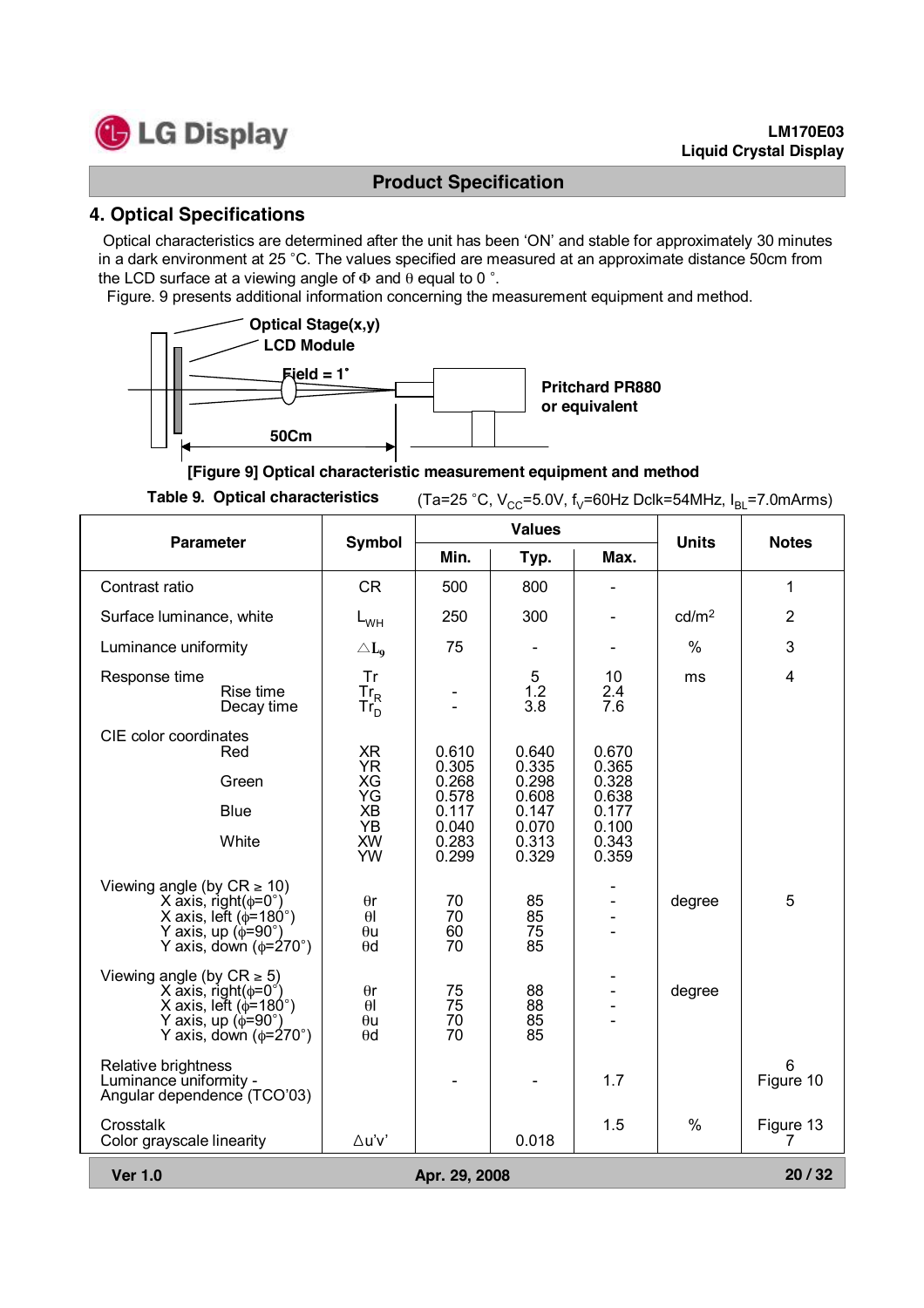

#### **LM170E03 Liquid Crystal Display**

### **Product Specification**

Notes : 1. Contrast ratio(CR) is defined mathematically as :

Surface luminance with all white pixels

Contrast ratio =

Surface luminance with all black pixels

- 2. Surface luminance is the center point across the LCD surface 50cm from the surface with all pixels displaying white. For more information see [ Figure 10 ]. When  $I_{BL}$ =7.0mA,  $L_{WH}$ =250cd/m<sup>2</sup>(Min.) 300cd/m<sup>2</sup>(Typ.)
- 3. The uniformity in surface luminance,  $\triangle\text{L}_9$  is determined by measuring  $\text{L}_{\text{ON}}$  at any point in test area. But the management of  $\triangle L_{9}$  is determined by measuring Lon at each test position 1 through 9, and then dividing the maximum  $L_{ON}$  of 9 points luminance by minimum  $L_{ON}$  of 9 points luminance. For more information see [ Figure 10 ].  $\triangle L_9$ = Minimum (L<sub>ON1</sub>, L<sub>ON2</sub>, ….. L<sub>ON9</sub>) ÷ Maximum (L<sub>ON1</sub>, L<sub>ON2</sub>, ….. L<sub>ON9</sub>) × 100 (%)
- 4. Response time is the time required for the display to transition from white to black(Rise Time,  $Tr_R$ ) and from black to white(Decay Time,  $Tr_D$ ). For additional information see [ Figure 11 ]. The sampling rate is 2,500 sample/sec.
- 5. Viewing angle is the angle at which the contrast ratio is greater than 10. The angles are determined for the horizontal or x axis and the vertical or y axis with respect to the z axis which is normal to the LCD surface. For more information see Figure 12 .

**Table 10. Gray scale**

| rable to. Gray scale |                        |  |  |  |  |  |  |
|----------------------|------------------------|--|--|--|--|--|--|
| <b>Gray level</b>    | Luminance(%)<br>(Typ.) |  |  |  |  |  |  |
| L <sub>0</sub>       | 0.10                   |  |  |  |  |  |  |
| L31                  | 1.13                   |  |  |  |  |  |  |
| L63                  | 4.93                   |  |  |  |  |  |  |
| L95                  | 11.6                   |  |  |  |  |  |  |
| L <sub>127</sub>     | 21.3                   |  |  |  |  |  |  |
| L <sub>159</sub>     | 35.3                   |  |  |  |  |  |  |
| L <sub>191</sub>     | 54.8                   |  |  |  |  |  |  |
| L223                 | 77.8                   |  |  |  |  |  |  |
| L255                 | 100                    |  |  |  |  |  |  |

6. Gray scale specification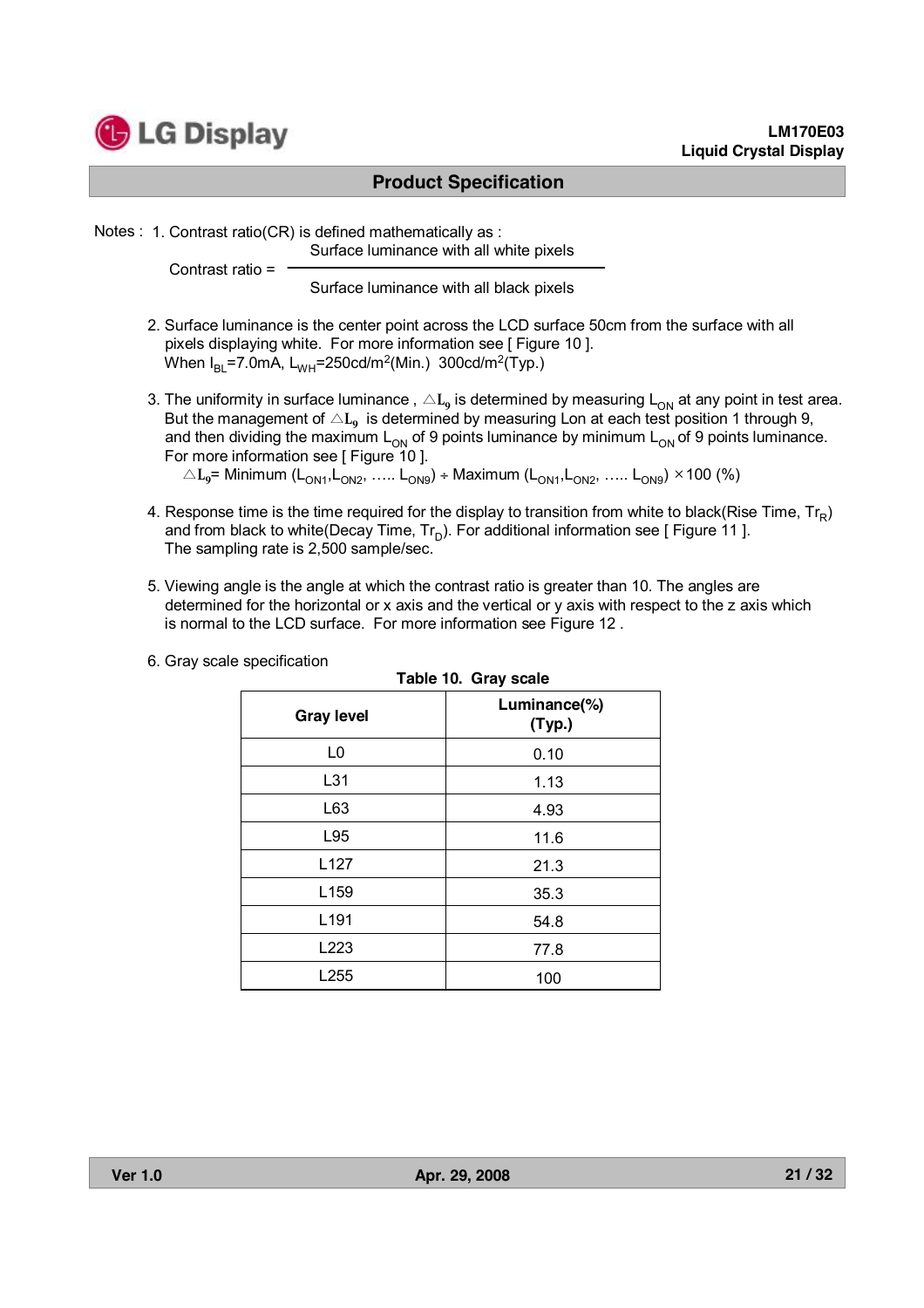

Notes : 7. Color grayscale linearity, ∆u'v' is defined as

$$
\sqrt{\left(u^{+}{}_{A}-u^{+}{}_{B}\right)^{2}+\left(v^{+}{}_{A}-v^{+}{}_{B}\right)^{2}}
$$

Where indices A and B are the two gray levels found to have the largest color differences between them.

i.e. get the largest  $\Delta u$ ' and  $\Delta v$ ' of each 6pairs of u' and v' and calculate  $\Delta u'v'$  .

a. Test pattern : 100% full white pattern with a test pattern as shown below. Squares of 40mm by 40mm in size, filled with 255, 225, 195, 165, 135 and 105 grayscale steps should be arranged in the center of the screen.

#### b. Test method

First gray step : move a square of 255 gray level should be moved into the center of the screen and measure luminance and u' and v' coordinates.

Next gray step : move a 255 gray square into the center and measure both luminance and

u' and v' coordinates.

The same procedure shall then be repeated for gray steps 195, 165, 135 and 105.

#### **Color grayscale linearity**

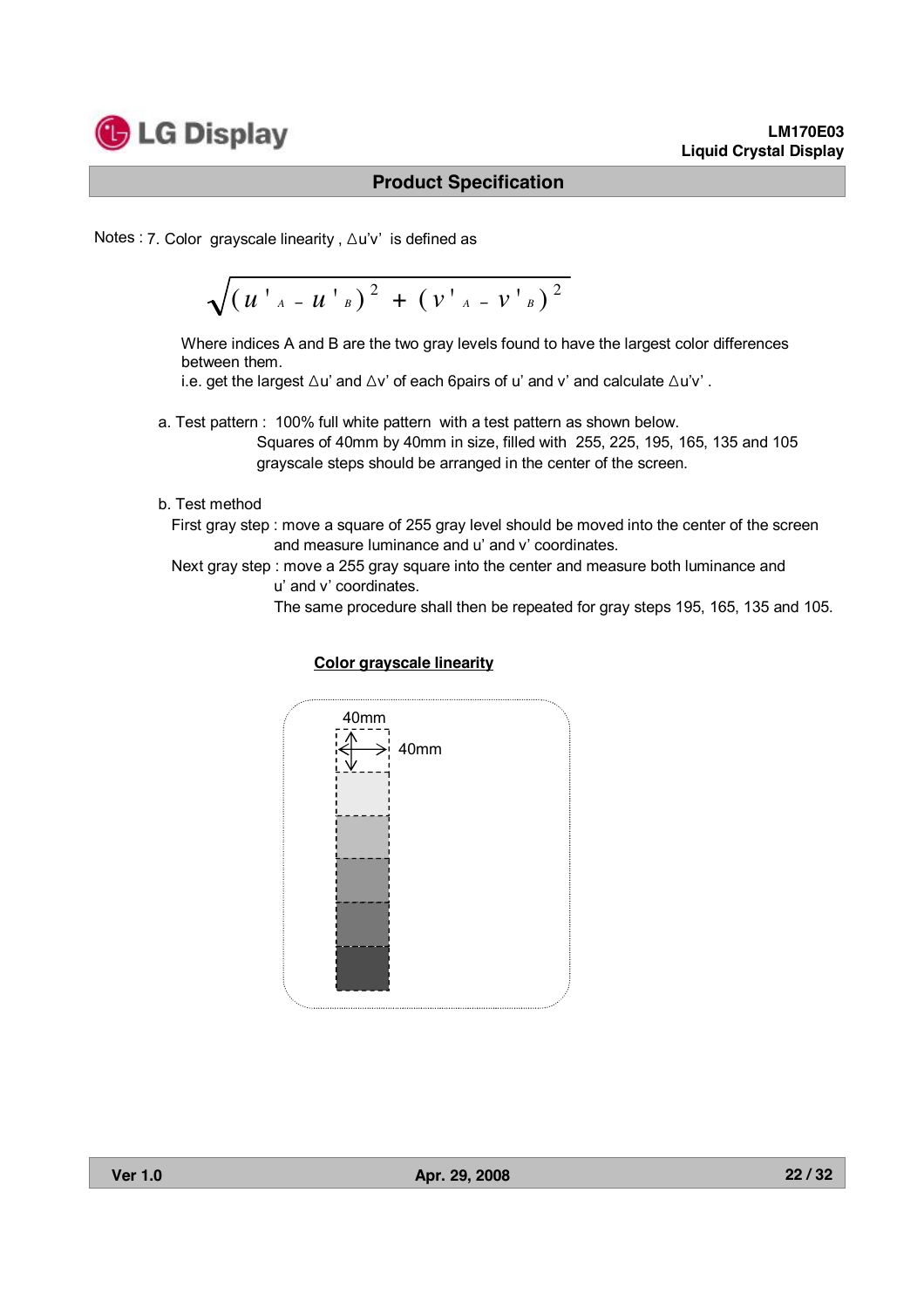

#### **Figure 10. Luminance measuring point**



**H H/2** ⋟ **V/2**

<Measuring point for surface luminance>

 $\leq$  Luminance Uniformity - angular – dependence (L<sub>R</sub>& T<sub>B</sub>)

TCO '03 Luminance uniformity – angular dependence, is the capacity of the VDU to present the same luminance level independently of the viewing direction. The angular-dependent luminance uniformity is calculated as the ratio of maximum luminance to minimum luminance in the specified measurement areas. H

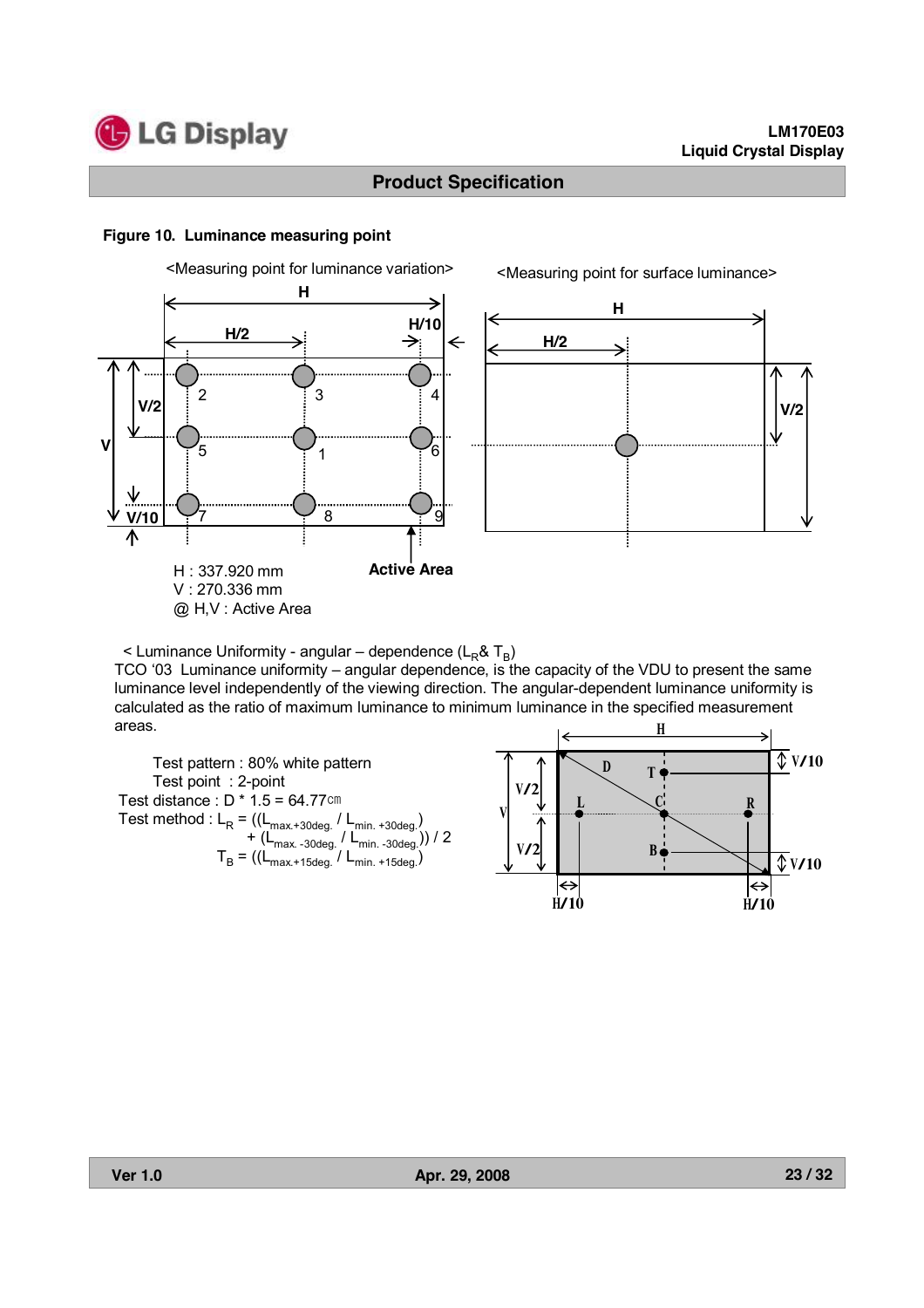

#### **Figure 11. Response time**

The response time is defined as the following Figure and shall be measured by switching the input signal for "black" and "white".



#### **Figure 12. Viewing angle**

<Dimension of viewing angle range>

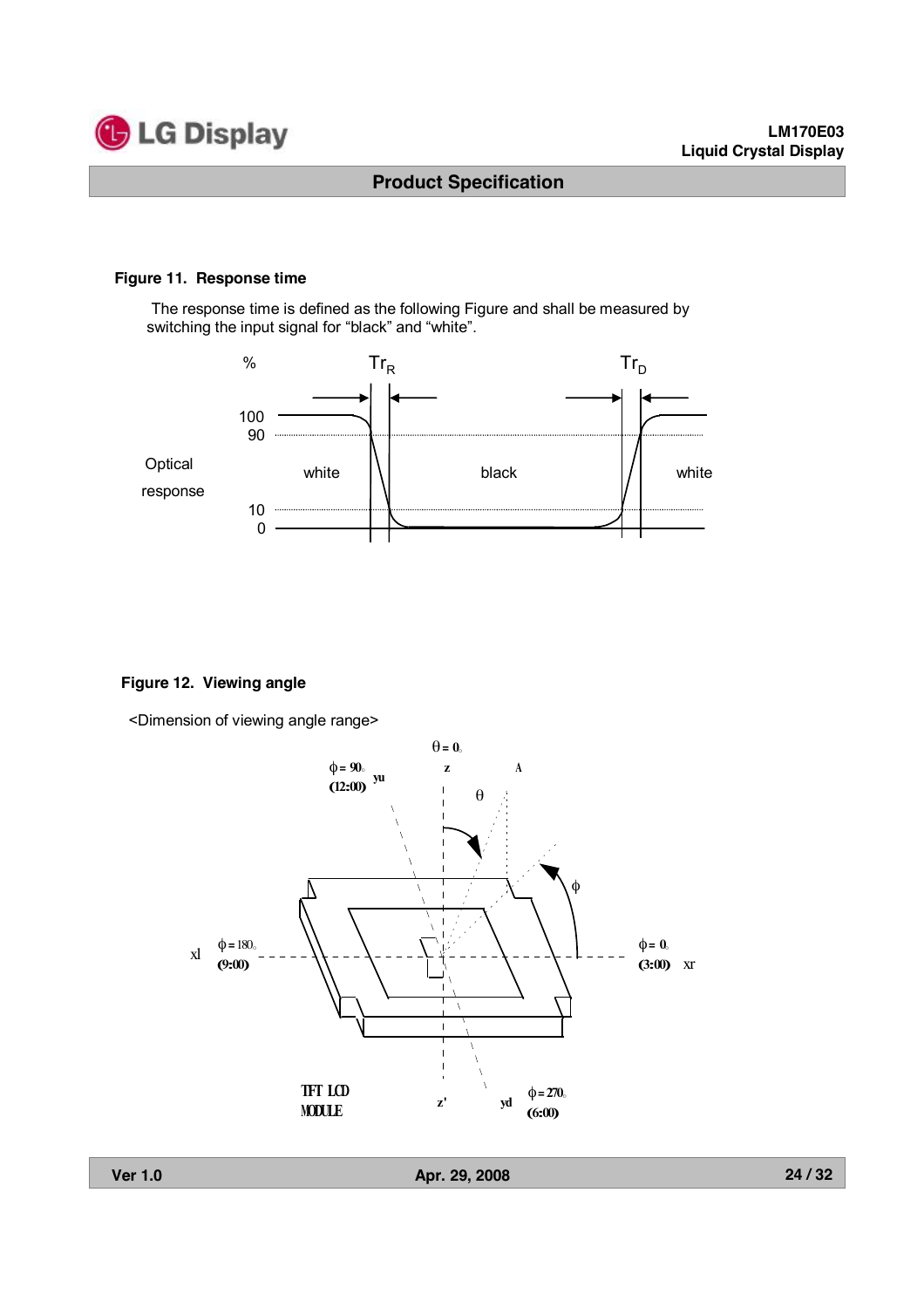

#### **Figure 13. Crosstalk**

The equation of crosstalk :  $(|L_{A[or\ C]2}-L_{A[or\ C]1}|/L_{A[or\ C]1}) \times 100(\%)$  [Vertical],  $(|L_{B[or\ D]2}L_{B[or\ D]1}|/L_{B[or\ D]1}) \times 100(\%)$  [Horizontal]



#### **5. Mechanical Characteristics**

Table 11. provides general mechanical characteristics for the model LM170E03-TLG2. Please refer to Figure 14,15 regarding the detailed mechanical drawing of the LCD.

|  | Table 11. Mechanical characteristics |
|--|--------------------------------------|
|--|--------------------------------------|

|                     | Horizontal                                                      | 358.5mm   |  |  |  |
|---------------------|-----------------------------------------------------------------|-----------|--|--|--|
| Outside dimensions  | Vertical                                                        | 296.5mm   |  |  |  |
|                     | Depth                                                           | 16.0mm    |  |  |  |
|                     | Horizontal                                                      | 341.6mm   |  |  |  |
| Bezel area          | Vertical                                                        | 274.0mm   |  |  |  |
|                     | Horizontal                                                      | 337.920mm |  |  |  |
| Active display area | Vertical                                                        | 270.336mm |  |  |  |
| Weight(approximate) | 1600g(Typ.), 1680g(Max.)                                        |           |  |  |  |
| Surface Treatment   | Hard coating(3H)<br>Anti-glare treatment of the front polarizer |           |  |  |  |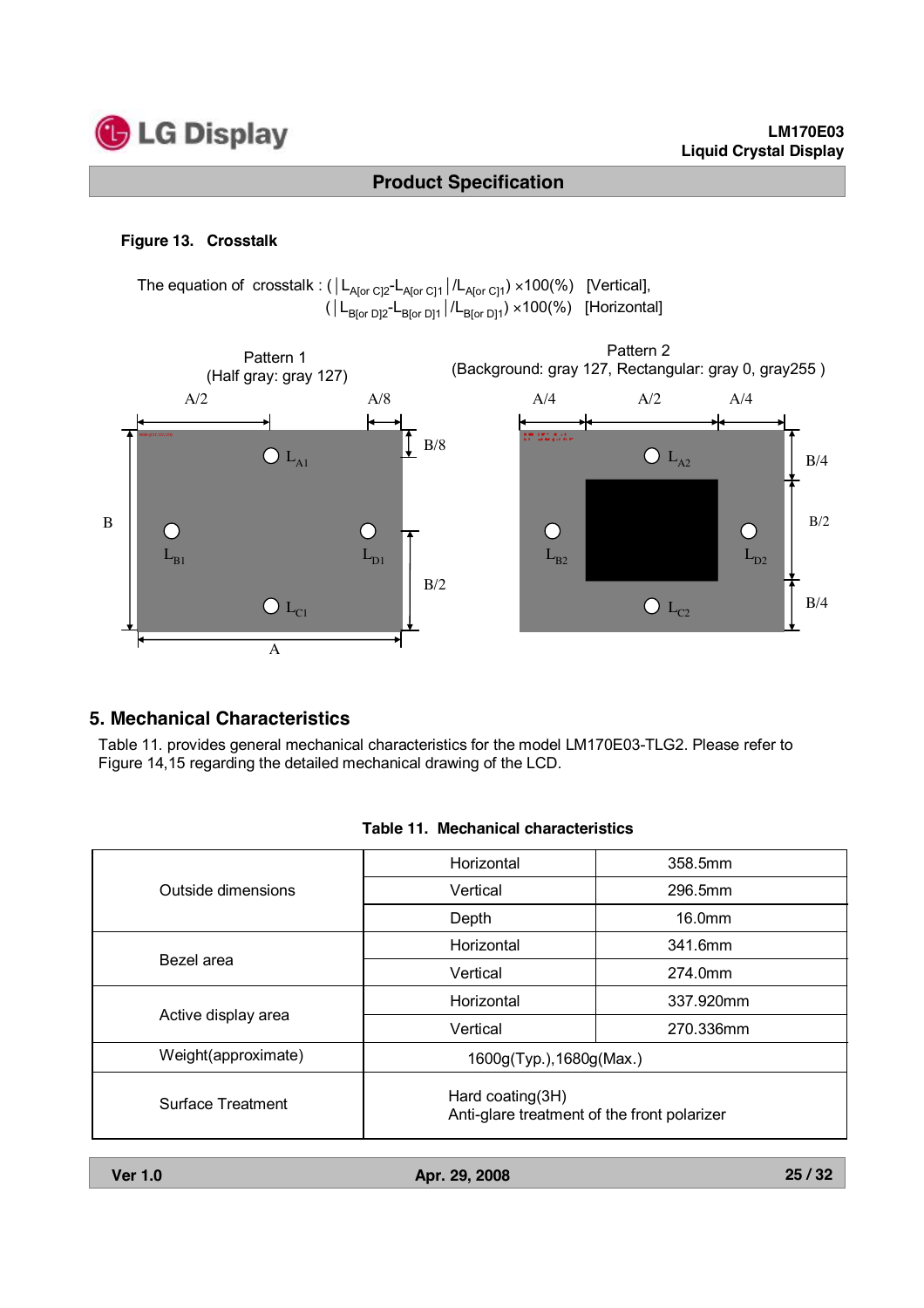

### **Figure 14. Front view**

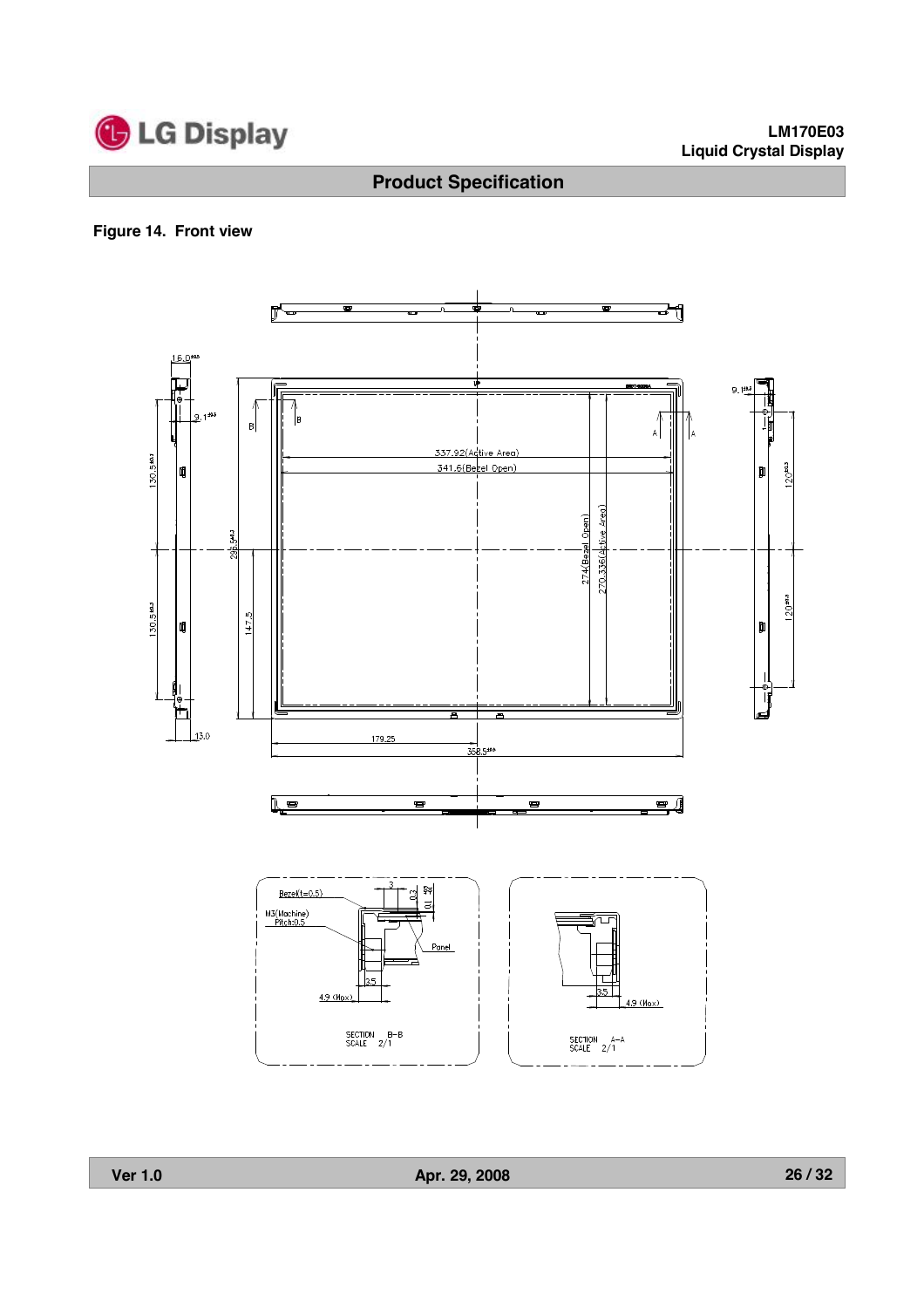

#### **Figure 15. Rear view**



Notes

- 
- 
- 
- Notes<br>
2. Backlight : 4 Cold Cathode Fluorescent Lamps.<br>
2. I/F Connector Specification : UJU IS100-L30B-C23 or Equivalent<br>
3. Torque of user hole : 2.5~3.5 kgf-cm<br>
4. The CDF area is weak & sensitive, So, please don't pre
	-



6. Lamp(CCFL) No. is marked at back light connector



- 7. Do not wind conductive tape around the backlight wires<br>8. Gap between Bezel and Panel : Max 0.6mm<br>9. Unspecified tolerances to be  $\pm$  0.5mm
- 
-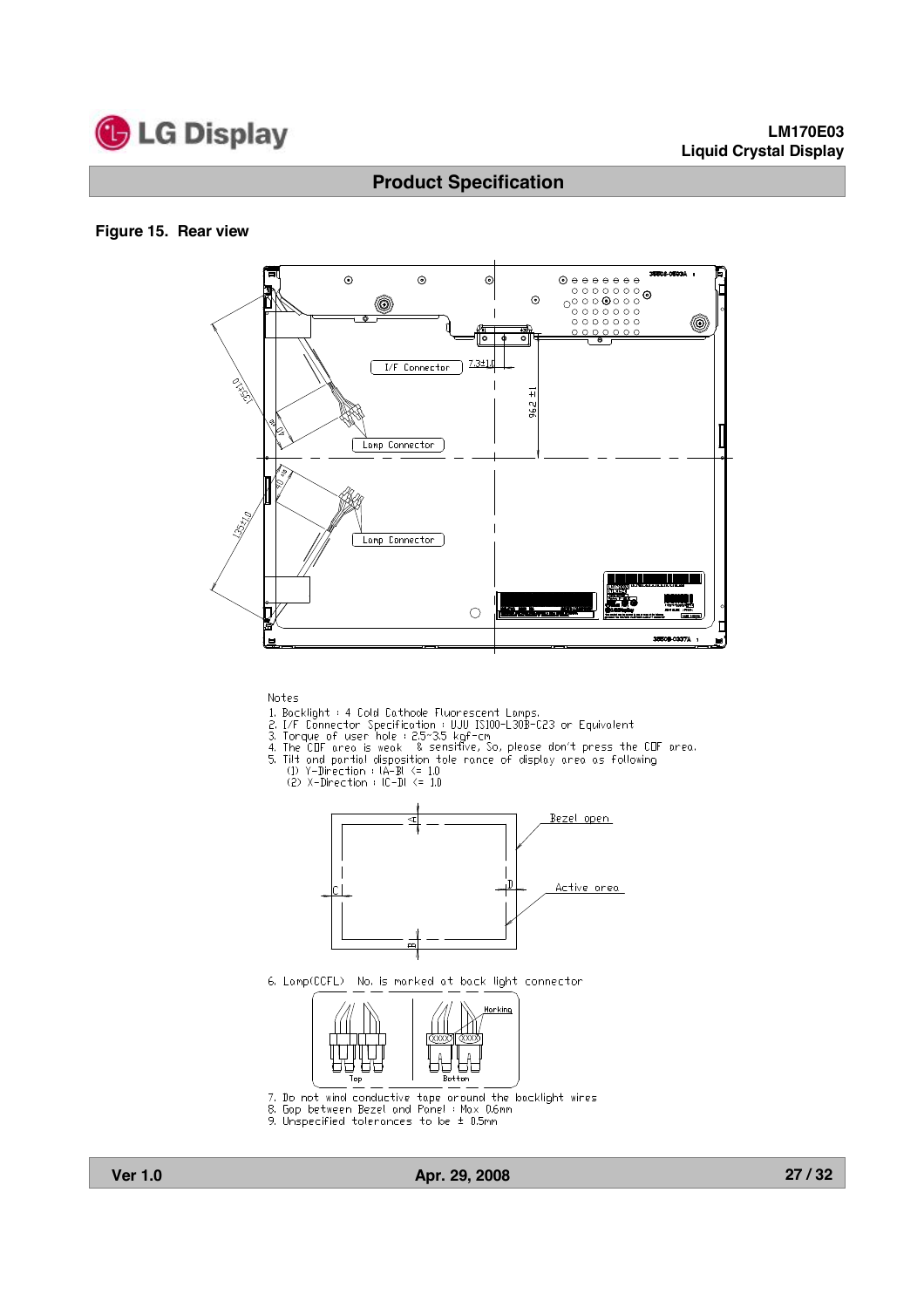

# **6. Reliability**

| No. | <b>Test item</b>                  | <b>Conditions</b>                                                                                                                       |  |  |  |  |  |  |
|-----|-----------------------------------|-----------------------------------------------------------------------------------------------------------------------------------------|--|--|--|--|--|--|
| 1   | High temperature storage test     | Ta= $60^{\circ}$ C 240h                                                                                                                 |  |  |  |  |  |  |
| 2   | Low temperature storage test      | Ta= $-20^{\circ}$ C 240h                                                                                                                |  |  |  |  |  |  |
| 3   | High temperature operation test   | Ta= 50°C 50%RH 240h                                                                                                                     |  |  |  |  |  |  |
| 4   | Low temperature operation test    | $Ta = 0^{\circ}C$ 240h                                                                                                                  |  |  |  |  |  |  |
| 5   | Vibration test<br>(non-operating) | Wave form : random<br>Vibration level: 1.0G RMS<br>Bandwidth<br>:10-300Hz<br>: $X, Y, Z, 30$ min<br>Duration<br>One time each direction |  |  |  |  |  |  |
| 6   | Shock test<br>(non-operating)     | Shock level<br>:120G<br>Waveform<br>: half sine wave, 2ms<br>: $\pm$ X, $\pm$ Y, $\pm$ Z<br>Direction<br>One time each direction        |  |  |  |  |  |  |
| 7   | Altitude<br>storage / shipment    | 0 - 40,000 feet(12,192m)                                                                                                                |  |  |  |  |  |  |

#### **Table 12. Environment test condition**

{ Result evaluation criteria }

There should be no change which might affect the practical display function when the display quality test is conducted under normal operating condition.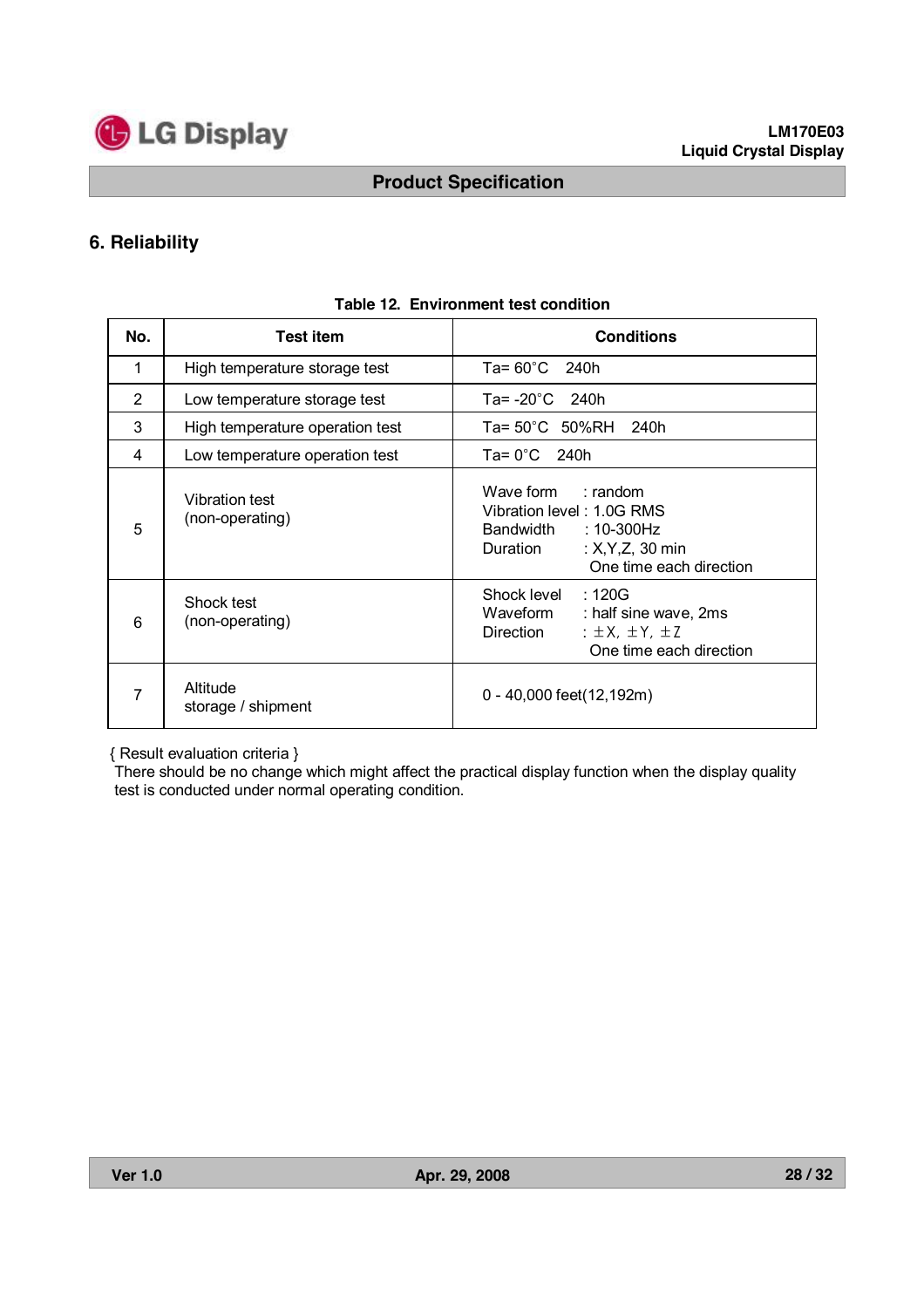

# **7. International Standards**

#### **7-1. Safety**

a) UL 60950-1:2003, First Edition, Underwriters Laboratories, Inc.,

Standard for Safety of Information Technology Equipment.

- b) CAN/CSA C22.2, No. 60950-1-03 1st Ed. April 1, 2003, Canadian Standards Association, Standard for Safety of Information Technology Equipment.
- c) EN 60950-1:2001, First Edition, European Committee for Electrotechnical Standardization(CENELEC) European Standard for Safety of Information Technology Equipment.
- d) RoHS, Directive 2002/95/EC of the European Parliament and of the council of 27 January 2003

# **7-2. EMC**

a) ANSI C63.4 "Methods of Measurement of Radio-Noise Emissions from Low-Voltage Electrical and Electrical Equipment in the Range of 9kHZ to 40GHz. "American National Standards Institute(ANSI), 1992

b) C.I.S.P.R "Limits and Methods of Measurement of Radio Interface Characteristics of Information Technology Equipment." International Special Committee on Radio Interference.

c) EN 55022 "Limits and Methods of Measurement of Radio Interface Characteristics of Information Technology Equipment." European Committee for Electrotechnical Standardization.(CENELEC), 1998 ( Including A1: 2000 )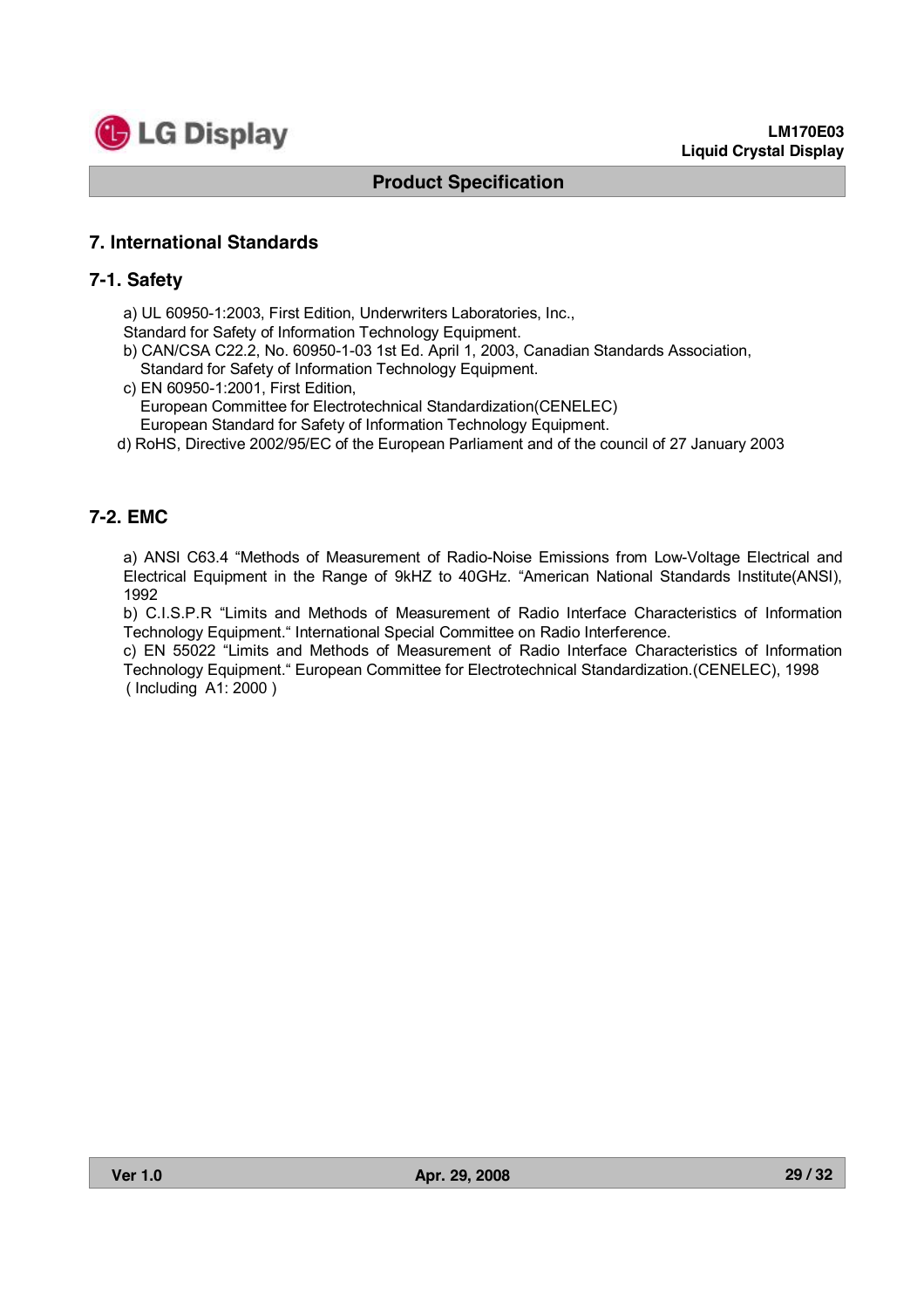

# **8. Packing**

# **8-1. Designation of Lot Mark**

a) Lot Mark



A,B,C : SIZE(INCH) D : YEAR

 $E : MONTH$   $F \sim M : SERIAL NO.$ 

Note

1. YEAR

| Year | 2001 | 2002 | 2003 | 2004 | 2005 | 2006 | 2007 | 2008 | 2009 | 2010 |
|------|------|------|------|------|------|------|------|------|------|------|
| Mark |      |      |      |      |      |      |      |      |      |      |

2. MONTH

| Month | Jan | -<br>=eb | Mar | Apr | Mav | Jun | Jul | Aug | Sep | Oct | <b>Nov</b> | Dec |
|-------|-----|----------|-----|-----|-----|-----|-----|-----|-----|-----|------------|-----|
| Mark  |     | ∸        |     |     | ∽   | -   |     |     |     |     | -<br>◡     | ັ   |

b) Location of Lot Mark

Serial No. is printed on the label. The label is attached to the backside of the LCD module. This is subject to change without prior notice.

### **8-2. Packing Form**

- a) Package quantity in one box : 10pcs
- b) Box size : 420mm X 333mm X 431mm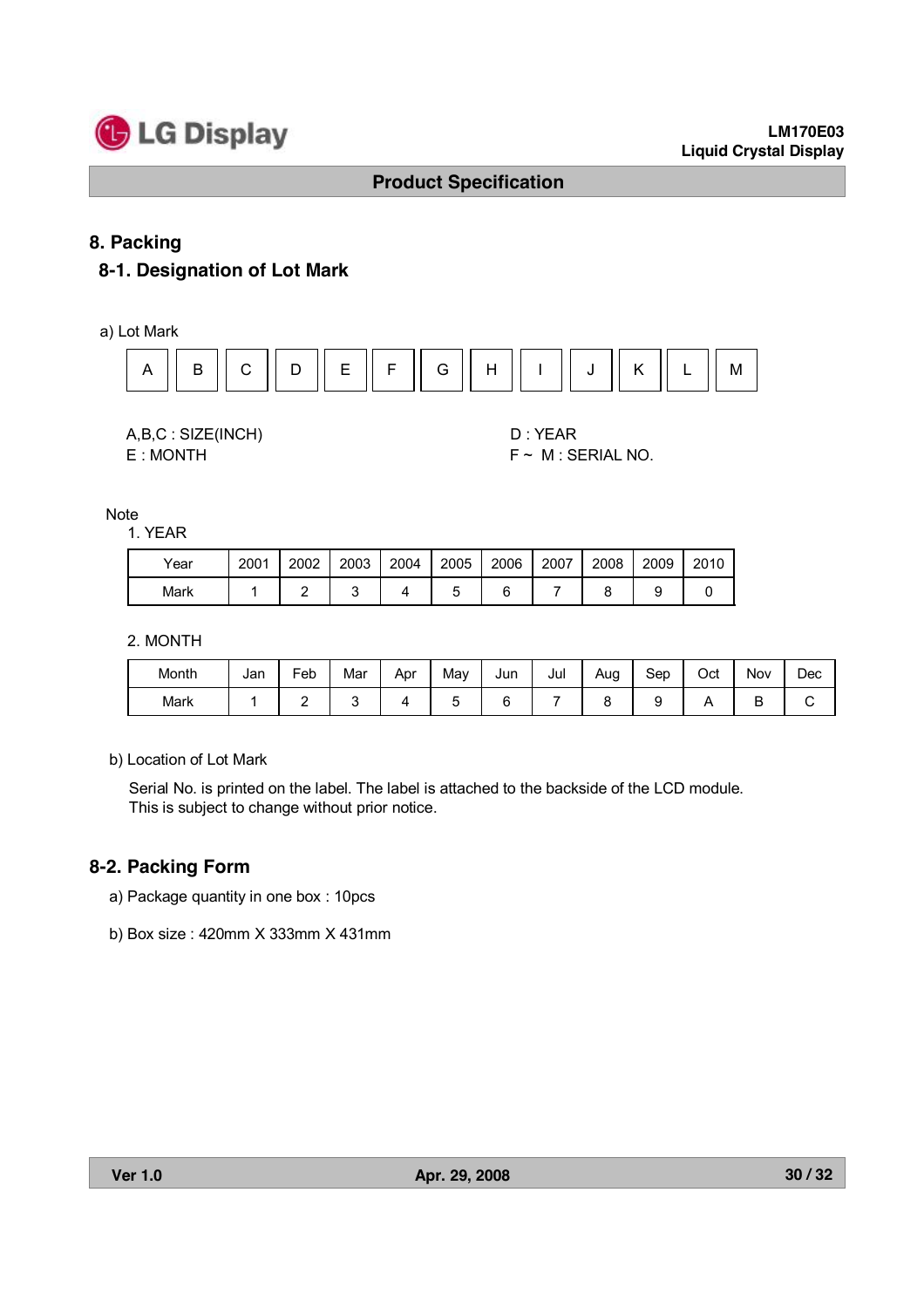

# **9. Precautions**

Please pay attention to the following when you use this TFT LCD module.

# **9-1. Mounting Precautions**

- (1) You must mount a module using holes arranged in four corners or four sides.
- (2) You should consider the mounting structure so that uneven force(ex. twisted stress) is not applied to the module.

And the case on which a module is mounted should have sufficient strength so that external force is not transmitted directly to the module.

- (3) Please attach a transparent protective plate to the surface in order to protect the polarizer. Transparent protective plate should have sufficient strength in order to the resist external force.
- (4) You should adopt radiation structure to satisfy the temperature specification.
- (5) Acetic acid type and chlorine type materials for the cover case are not describe because the former generates corrosive gas of attacking the polarizer at high temperature and the latter causes circuit break by electro-chemical reaction.
- (6) Do not touch, push or rub the exposed polarizers with glass, tweezers or anything harder than HB pencil lead. And please do not rub with dust clothes with chemical treatment. Do not touch the surface of polarizer for bare hand or greasy cloth.(Some cosmetics are determined to the polarizer.)
- (7) When the surface becomes dusty, please wipe gently with absorbent cotton or other soft materials like chamois soaks with petroleum benzene. Normal-hexane is recommended for cleaning the adhesives used to attach front / rear polarizers. Do not use acetone, toluene and alcohol because they cause chemical damage to the polarizer.
- (8) Wipe off saliva or water drops as soon as possible. Their long time contact with polarizer causes deformations and color fading.
- (9) Do not open the case because inside circuits do not have sufficient strength.

# **9-2. Operating Precautions**

- (1) The spike noise causes the mis-operation of circuits. It should be lower than following voltage :  $V=\pm 200$ mV(Over and under shoot voltage)
- (2) Response time depends on the temperature.(In lower temperature, it becomes longer.)
- (3) Brightness depends on the temperature. (In lower temperature, it becomes lower.) And in lower temperature, response time(required time that brightness is stable after turned on) becomes longer.
- (4) Be careful for condensation at sudden temperature change. Condensation makes damage to polarizer or electrical contacted parts. And after fading condensation, smear or spot will occur.
- (5) When fixed patterns are displayed for a long time, remnant image is likely to occur.
- (6) Module has high frequency circuits. Sufficient suppression to the electromagnetic interference shall be done by system manufacturers. Grounding and shielding methods may be important to minimized the interference.
- (7) Please do not give any mechanical and/or acoustical impact to LCM. Otherwise, LCM can not be operated its full characteristics perfectly.
- (8) A screw which is fastened up the steels should be a machine screw (if not, it causes metal foreign material and deal LCM a fatal blow)